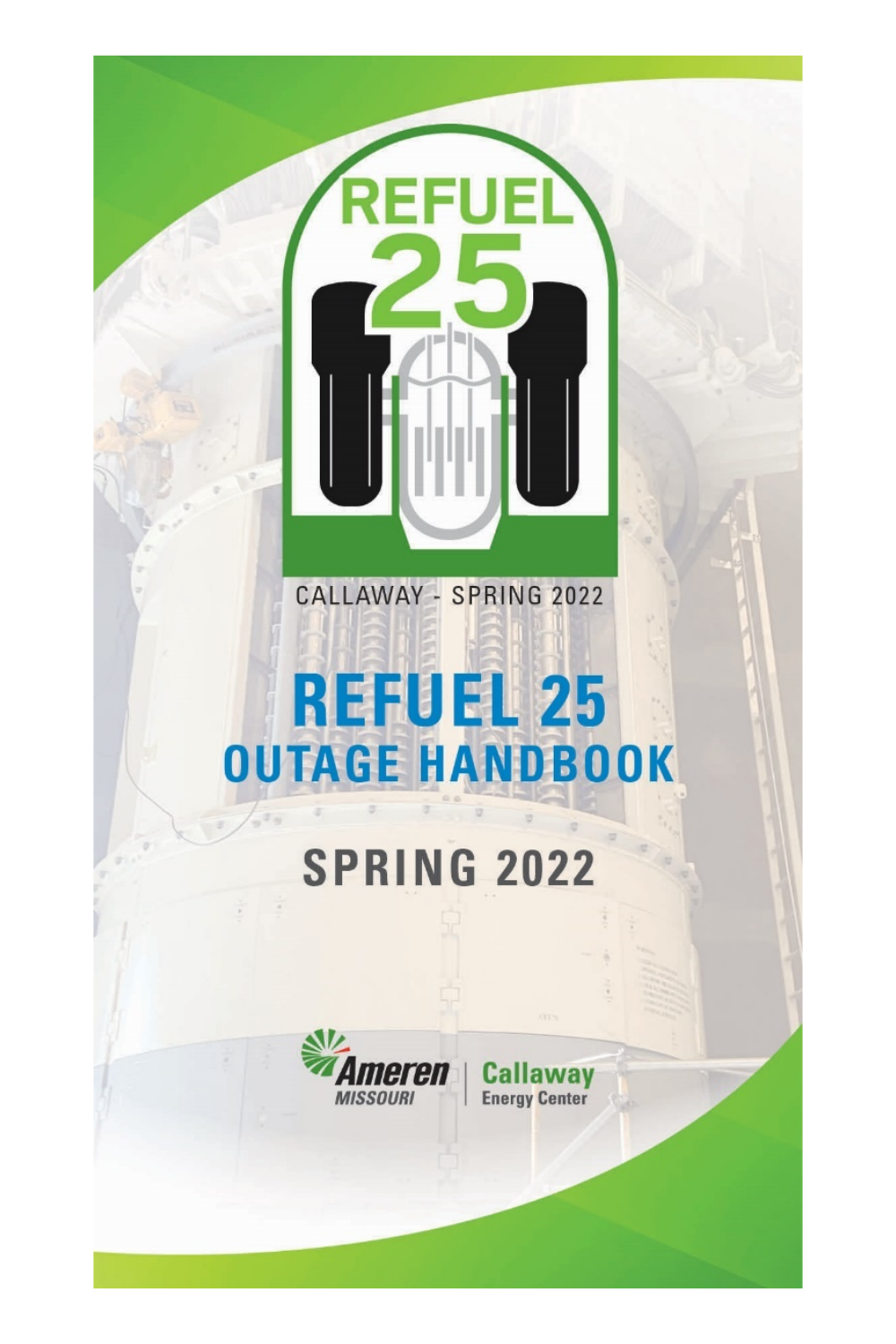# **TABLE OF CONTENTS**

| <b>Emergency Numbers</b>                    | 3                 |
|---------------------------------------------|-------------------|
| Safety / Fire / Emergency Procedures        | 4                 |
| Outage Schedule Update Process              | 4                 |
| RF25 Phone Listing                          | 5                 |
| High Impact & Task Teams                    | 12                |
| <b>OCC Mission</b>                          | 13                |
| Critical Path Req. for Supv./Proj. Coord.   | 13                |
| <b>Risk Management</b>                      | 13-14             |
| WPA - Workman's Protection Assurance        | 14-15             |
| <b>Switchyard Access</b>                    | 16                |
| Power Block                                 | 17                |
| <b>Protected Equipment</b>                  | 18                |
| RCA Expectations and General Work Practices | 19-24             |
| FME - Foreign Material Exclusion            | 24-25             |
| <b>Cyber Security</b>                       | 25-26             |
| <b>Security Reminders</b>                   | 26-27             |
| <b>Notes</b>                                | 28                |
| Phonetic Alphabet                           | Inside Back Cover |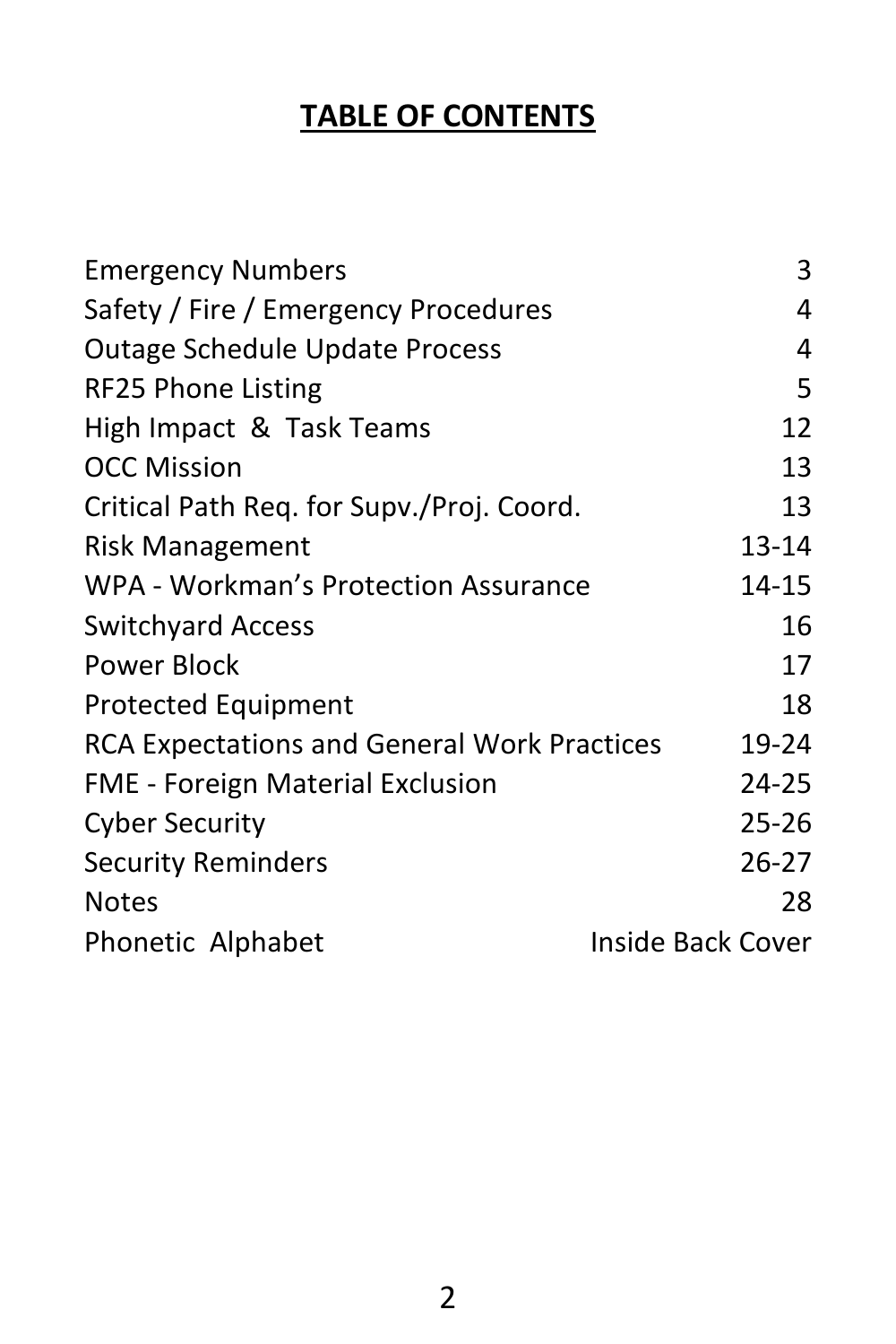#### **EMERGENCY NUMBERS**

# **To report any emergency, incident or unusual condition:**

Dial 9-911 from Desk Phone (573.676.8787 from Cell Phone)

#### **To contact a Callaway employee in an emergency:**

Dial 573.676.8774 Security 24-hour coverage CAS - Central Alarm Station

#### **GAITRONICS INFORMATION**

**Line 1** – Contact the Control Room (*DO NOT* press page button when speaking)

**Line 2** – Operations Department use only

**Lines 3 to 5** – General Use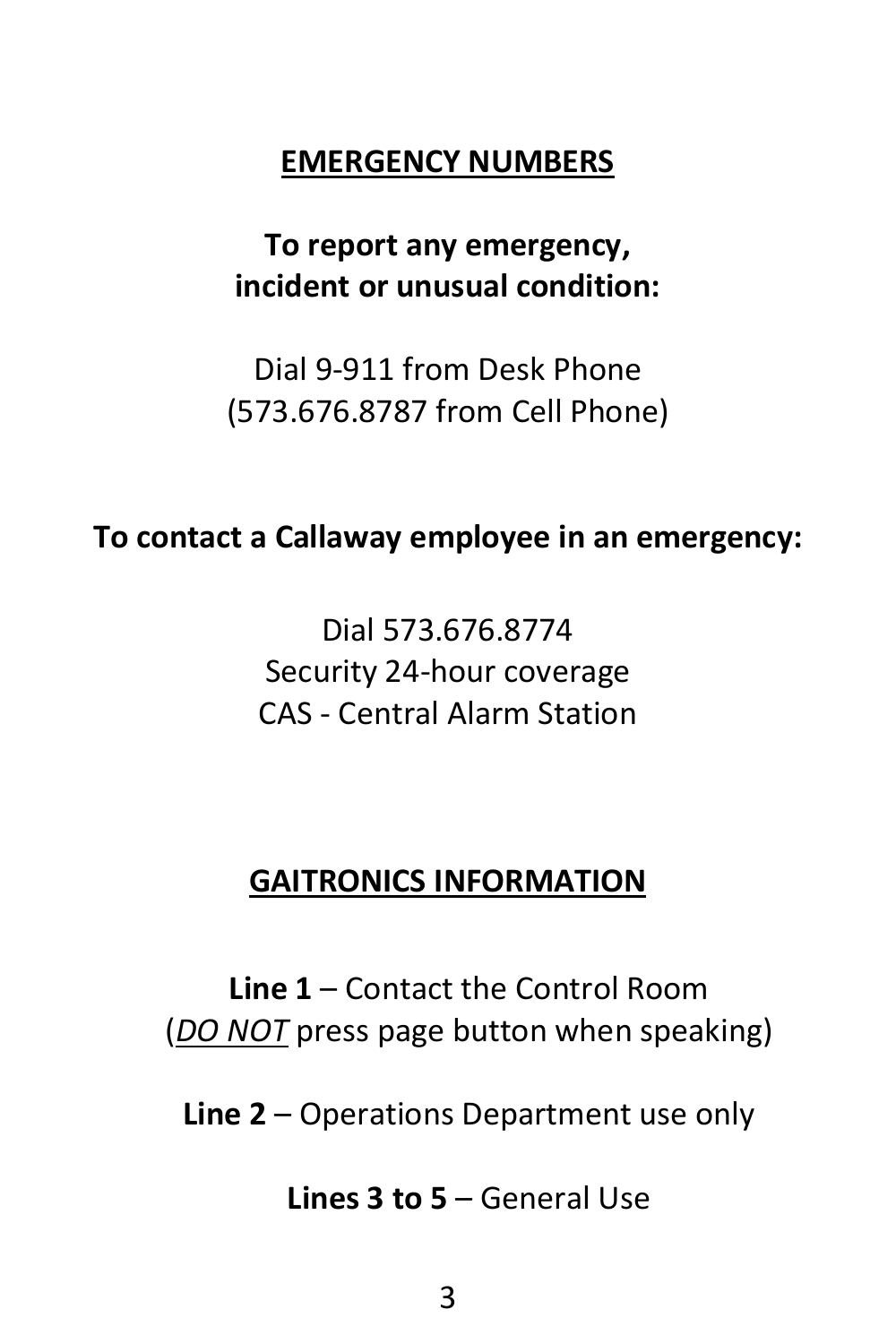#### **SAFETY/FIRE/EMERGENCY PROCEDURES**

#### **In case of the following, consult the appropriate procedure(s):**

- Reporting & Processing of Accidents, Injuries & Illnesses - *APA-ZZ-00835*
- Personal Protective Equipment and Safety Rules *Callaway Plant Safe Work Practices Manual*
- Trenching and Shoring Procedure *MDP-ZZ-SH001*
- Scaffolding Installation and Evaluation *MDP-ZZ-S0001*
- Control of Combustible Materials *APA-ZZ-00741*
- Control of Ignition Sources / Hot Work Welding Requirements - *APA-ZZ-00742*
- Lifting & Rigging Program *APA-ZZ-00365*
- Reporting a Fire *EIP-ZZ-00226*
- Impairments to Fire Protection Systems *APA-ZZ-00701*
- Hazardous Chemical / Oil Spill Response Clean up *EIP-ZZ-03010*
- Confined Space *APA-ZZ-00802*

#### **OUTAGE SCHEDULE UPDATE PROCESS**

- Accurate refuel activity status updates are **CRITICAL** to the execution of Refueling Outages.
- **All** updates are required to be completed **no** later than 1300 for day shift and by end of shift for night shift.
- Updates will be required for the activities on each lead craft schedule per the Plan of the Day (POD). An accurate update consists of an actual start date and time (assuming the activity has started) and **either** a finish date and time **or** a remaining duration from 1400 for day shift (0600 for night shift)
- The outage schedule will be uploaded in EMPRV by 1700 on day shift.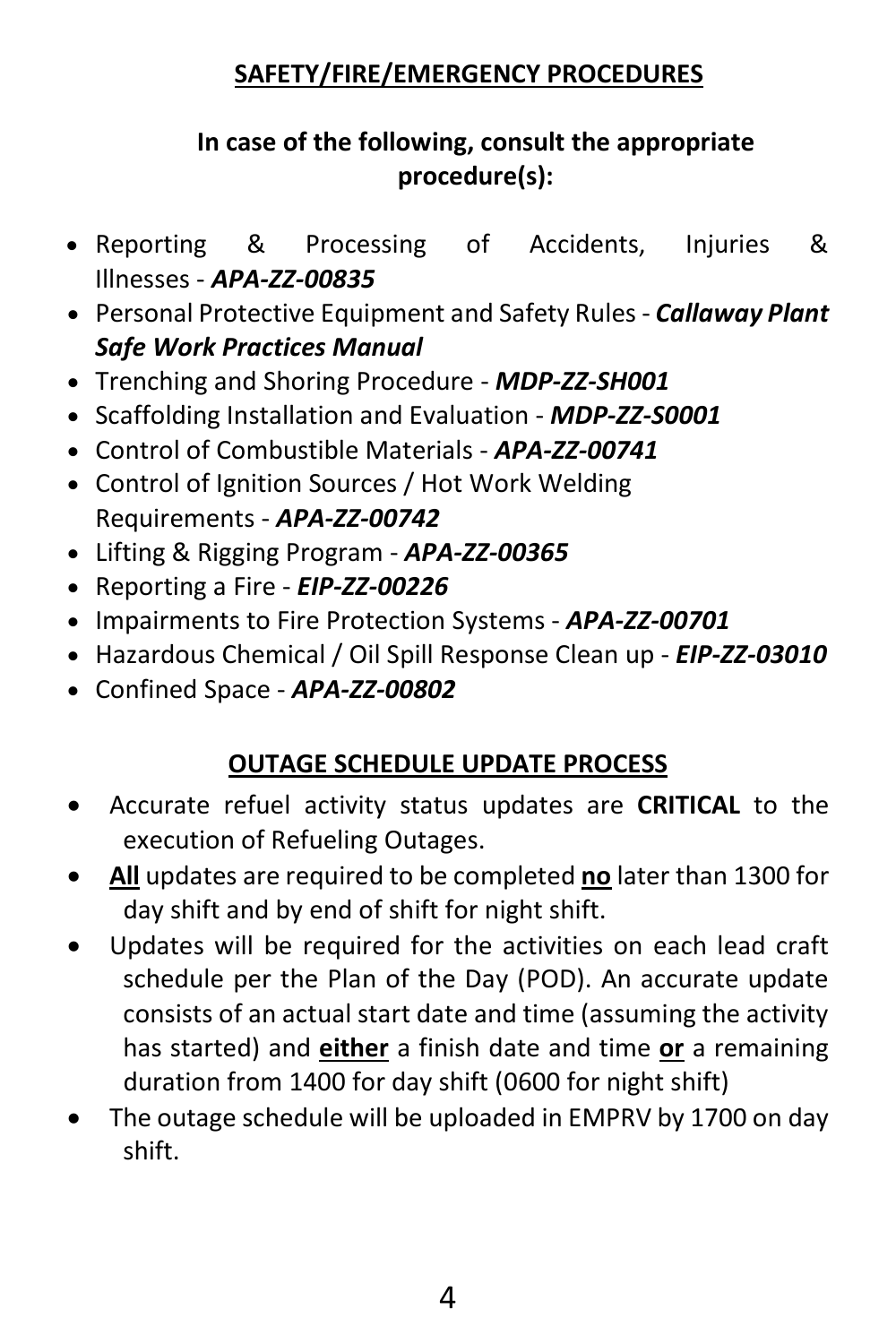# **RF25 PHONE LISTING**

# **OUTAGE CONTROL CENTER (OCC)**

| Clerk                                              |                             | (573)676-4240  |
|----------------------------------------------------|-----------------------------|----------------|
| Engineering                                        | (573) 676-6240 /            | (573) 676-8427 |
| (573)676-6236 /<br>Maintenance                     |                             | (573)676-6239  |
| Operations                                         | (573) 676-6238 /            | (573) 676-6241 |
| Shift Outage Mgr. (SOM)                            |                             | (573) 676-6234 |
| <b>Radiation Protection</b>                        |                             | (573) 676-6231 |
| <b>Reactor Services</b>                            |                             | (573) 676-6233 |
| Safety Train Coordinator                           |                             | (573) 676-6242 |
| <b>Work Stations</b>                               |                             | (573) 676-4079 |
|                                                    | <b>SENIOR MANAGEMENT</b>    |                |
| Fadi Diya                                          | SVP & CNO                   | (573)823-6531  |
| <b>Barry Cox</b>                                   | <b>Nuclear Site VP</b>      | (573)825-0202  |
| Stephanie Banker                                   | VP, Nuclear Eng. & Support  | (573)864-1323  |
| <b>Fred Bianco</b>                                 | Sr. Dir. Nuclear Operations | (314) 225-1481 |
| Sr. Dir. Nuc. Engineering<br><b>Brent Jungmann</b> |                             | (314) 225-1052 |
|                                                    | <b>OUTAGE MANAGEMENT</b>    |                |
| <b>Greg Kremer</b>                                 | Dir. Work Mgmt.             | (314)954-4319  |
| Shannon Gaydos                                     | Mgr. Outages                | (314)974-7428  |
| Mike West                                          | Outage Sched. Supv.         | (573)544-5150  |
| Jeff Perry                                         | Outage Scheduler            | (573)310-7240  |
| Shaunti Wilson                                     | Outage Scheduler            | (314) 225-1070 |
| <b>CONTAINMENT COORDINATORS</b>                    |                             |                |
| Jim Kovar (D)                                      | <b>CTMT Coordinator</b>     | (314) 225-1478 |
| Larry Russell (D)                                  | <b>CTMT Coordinator</b>     | (573)424-5361  |
| Vicky Rider (N)                                    | <b>CTMT Coordinator</b>     | (314) 225-1571 |
| Robert Bates (N)                                   | <b>CTMT Coordinator</b>     | (816)351-7272  |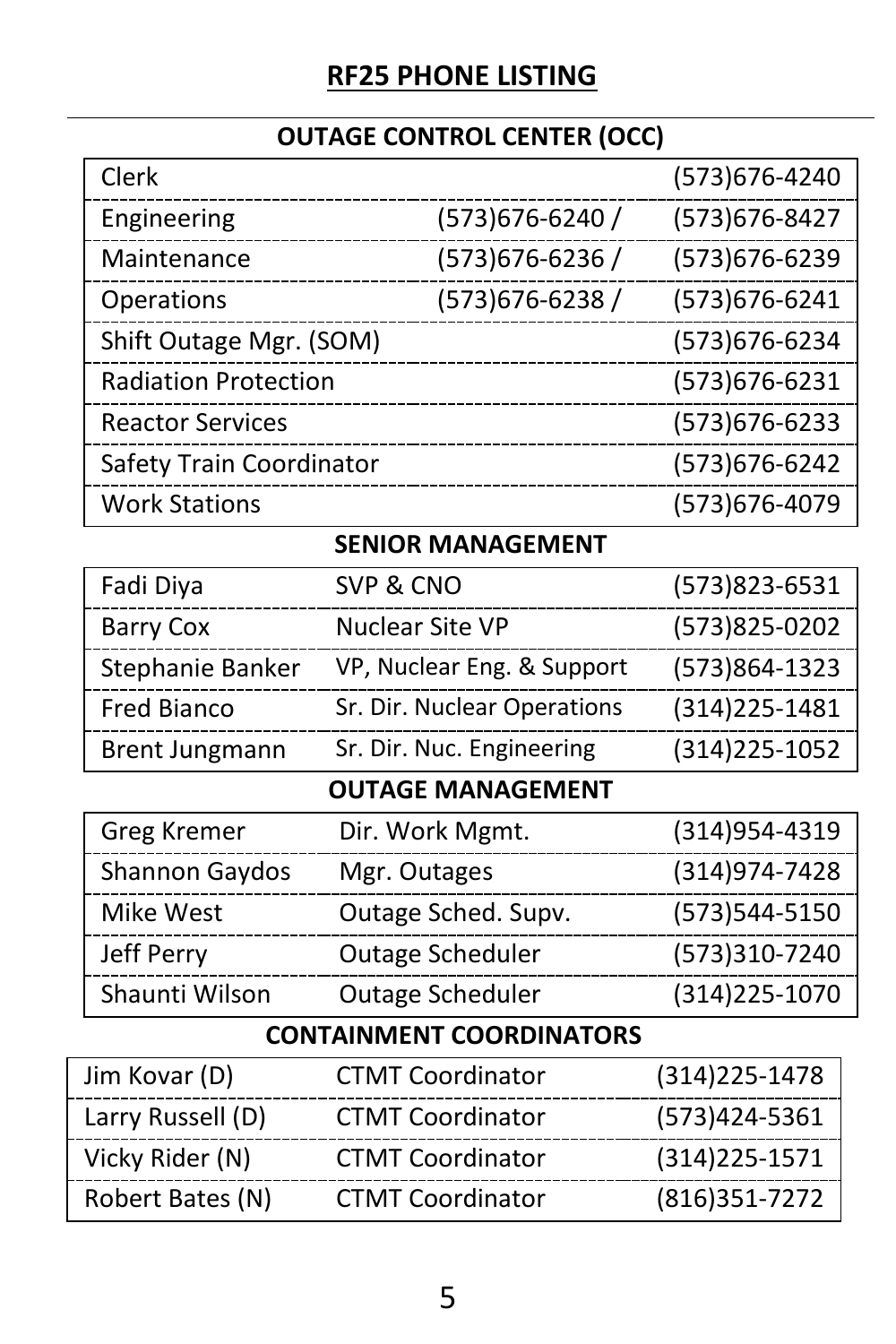#### **ADMINISTRATION**

| Krystal Shaw | Manager, Nuc. Admin. | $(314)225 - 1657$ |
|--------------|----------------------|-------------------|
| Shana House  | Record Mgmt Sys Supy | (314)974-8746     |
| Debbie Kuhn  | Record Mgmt Sys Supy | (573)544-5356     |
| Kara Rhoades | Record Mgmt Sys Supv | (573)220-4933     |

Contact numbers for individual clerical support by department or work area can be found on the Administration Department SharePoint Site under Personnel listing. 24-hour coverage is provided in the Document Control, QC and Work Package Areas.

| BHI ENERGY                                      |                          |                |
|-------------------------------------------------|--------------------------|----------------|
| Chris Grimes (D)                                | Site Manager             | (406)203-2582  |
| Tony Bax (D)                                    | Site Manager             | (573)291-2906  |
| Tim Moyer (N)                                   | Site Superintendent      | (660) 651-0602 |
| Tracy Fischer (N)                               | Site Superintendent      | (785)418-2292  |
|                                                 | <b>EMPLOYEE CONCERNS</b> |                |
| <b>ECP Hotline</b>                              |                          | (866)676-8500  |
| <b>Nuclear Regulatory Commission (NRC)</b>      |                          | (573)676-8667  |
|                                                 |                          | (817) 200-1926 |
|                                                 | <b>ENGINEERING</b>       |                |
| Jim Milligan                                    | Dir. Plant Engineering   | (314)225-1634  |
| Mike Hoehn                                      | Dir. Projects/Design     | (314)225-1543  |
| For Engineering support:                        |                          |                |
| Engineering War Room - SB 312                   |                          | (573)676-8039  |
| Engineering Design Center - CMB 213             |                          | (573)676-4506  |
| Email Distribution List - @CAL Nuc Eng War Room |                          |                |
| Occ Eng Manager:                                |                          |                |
| Jesse Hutchison                                 |                          | (314)225-1793  |
| Jesse Norman                                    |                          | (314) 225-8410 |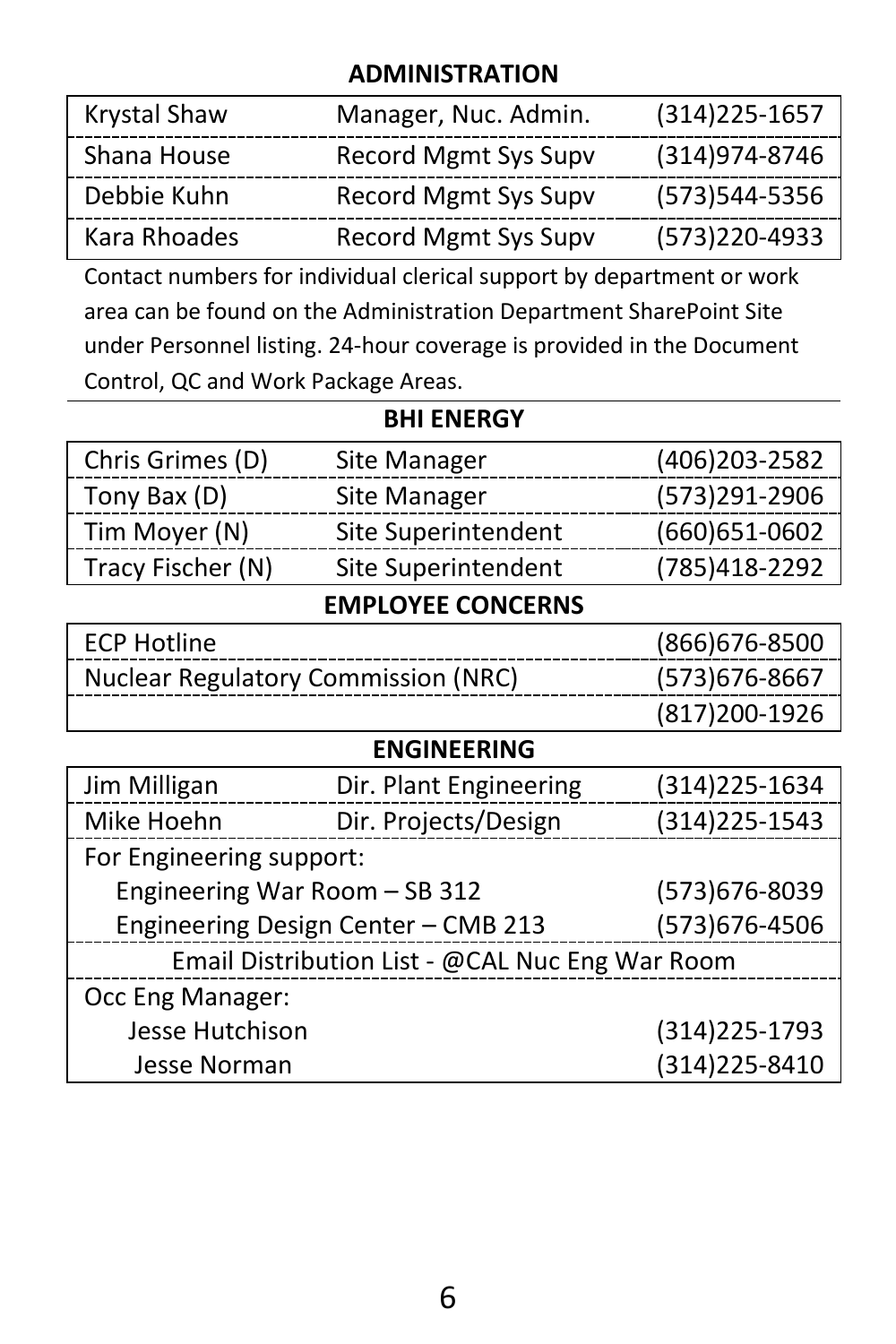| IN-PROCESSING / ACCESS AUTH/FITNESS FOR DUTY      |                                         |                |
|---------------------------------------------------|-----------------------------------------|----------------|
| Amy Findley                                       | IP/AA/FFD Supervisor                    | (765)251-1149  |
| Jenny Buesking                                    | AA Coordinator                          | (573)291-2584  |
| Danielle Campbell                                 | Fatigue/IP Coordinator                  | (573)814-6317  |
| Amy Dillon                                        | <b>IP Coordinator</b>                   | (636)295-8794  |
| Mike Haglund                                      | FFD Coordinator                         | (573)826-9063  |
| Megan Whelan, RN                                  | <b>FFD Nurse</b>                        | (573)544-5469  |
|                                                   | <b>FOREIGN MATERIAL EXCLUSION (FME)</b> |                |
| <b>FME Support</b>                                |                                         | (573)676-6150  |
| <b>FUEL TEAM</b><br>Office (573)676-4258          |                                         |                |
| Andrew Gordon (D)                                 |                                         | (573)220-2763  |
| Link Burchett (D)                                 |                                         | (573)310-7821  |
| Justin Stollhans (N)                              |                                         | (573)826-9031  |
| Stan Adams (N)                                    |                                         | (573)220-2338  |
| <b>INFORMATION TECHNOLOGY (IT)/CYBER SECURITY</b> |                                         |                |
| Help Desk - 4HELP                                 |                                         | (314) 554-4357 |
| <b>Cyber Security On-Call</b>                     |                                         | (573)220-5933  |
| Chris James                                       | Manager, IT                             | (573)823-8288  |
| Tony Lowry                                        | Cyber Sec. Prog Mgr.                    | (573)826-0713  |
| Kim March                                         | Cyber Sec. Analyst III                  | (573)220-8545  |
| <b>MAINTENANCE</b>                                |                                         |                |
| Micah Benningfield                                | Director, Maintenance                   | (314) 225-1563 |
| Mike Jennings                                     | Mgr. Electrical                         | (314) 225-1692 |
| Ron Cash                                          | Mgr. Mtce. FIN                          | (573)544-8046  |
| <b>Terry Becker</b>                               | Mgr. Mtce. Svcs                         | (573) 659-6068 |
| <b>Brandon Long</b>                               | Mgr. Mechanical                         | (636)358-9251  |
| Lee Young                                         | Mgr. I&C                                | (314)974-9544  |
| Mark Dunbar                                       | Mgr. Transform                          | (573)220-7303  |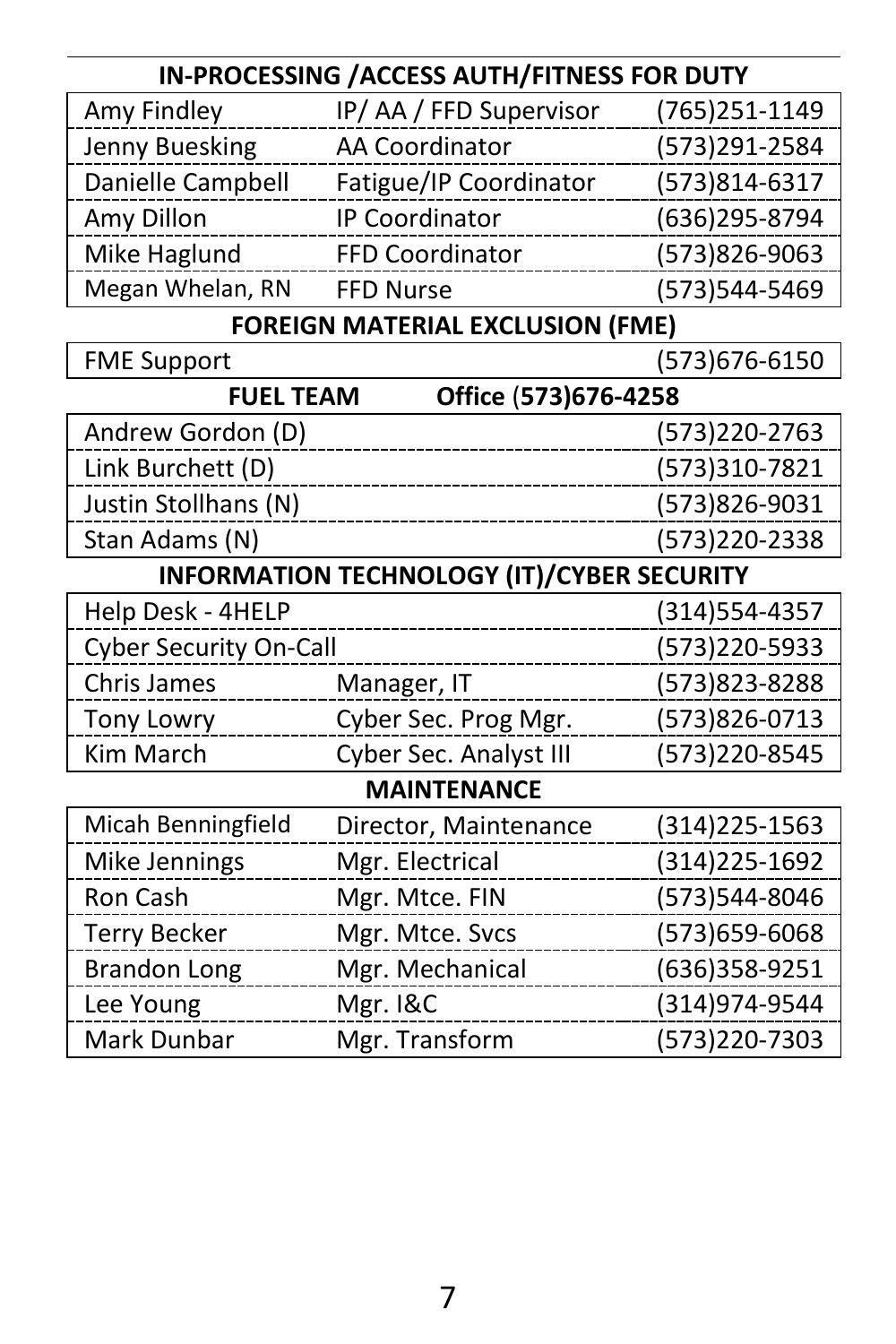| <b>MAINTENANCE COORDINATION CENTER (MCC)</b> |                                                        |                |
|----------------------------------------------|--------------------------------------------------------|----------------|
| <b>MCC Manager</b>                           |                                                        | (573) 676-8261 |
| <b>Mechanical Maintenance</b>                |                                                        | (573) 676-8262 |
| <b>Electrical Maintenance</b>                |                                                        | (573) 676-8260 |
|                                              |                                                        | (573) 676-8212 |
| I&C Maintenance                              |                                                        | (573) 676-4223 |
| BHI                                          |                                                        | (573) 676-8287 |
|                                              |                                                        | (573) 676-8288 |
| Ops WPA                                      |                                                        | (573) 676-8266 |
| General/Spare                                |                                                        | (573) 676-4222 |
|                                              | <b>OPERATIONS/WORKMAN'S PROTECTION ASSURANCE (WPA)</b> |                |
| Deborah Farnsworth                           | Dir. Nuc. Operations                                   | (817) 578-7088 |
| Bryan Parker (D)                             | Sched. Exec Mgr.                                       | (314) 225-1136 |
| Tim Holland (N)                              | Sched. Exec Mgr.                                       | (314) 225-1148 |
| Keith Criblez (D)                            | Proj Team SRO/WPA Lead                                 | (314)974-8950  |
| Rob Shadbolt (N)                             | Proj. Team SRO/WPA Lead                                | (573) 774-2144 |
| Jake Walker                                  | <b>SWYD Coordinator</b>                                | (573)257-7503  |
| Dave Crider                                  | Shutdown Safety Mgr.                                   | (573)680-9964  |
| Jeremy Morton                                | Shutdown Safety Mgr.                                   | (314) 225-1803 |
| Tracy Davenport (D/N) Admin Support          |                                                        | (573)220-0541  |
| Steve Sample (D)                             | Admin Support                                          | (314) 225-4636 |
|                                              | <b>Bulk Work Team</b>                                  |                |
| Jeff Bush (D)                                |                                                        | (573)310-7110  |
| Brett Bayer (D)                              |                                                        | (417)894-2983  |
| Brendan Ryan (N)                             |                                                        | (785)338-0102  |
| Ben Sturm (N)                                |                                                        | (573)293-7336  |
|                                              | <b>Electrical/Major Test</b>                           |                |
| Jake Walker (D)                              |                                                        | (573)257-7503  |
| Matt Atkins (D)                              |                                                        | (573)220-2783  |
| Zach Milligan (N)                            |                                                        | (573)220-4934  |
| Qiong Gao (N)                                |                                                        | (573)823-6067  |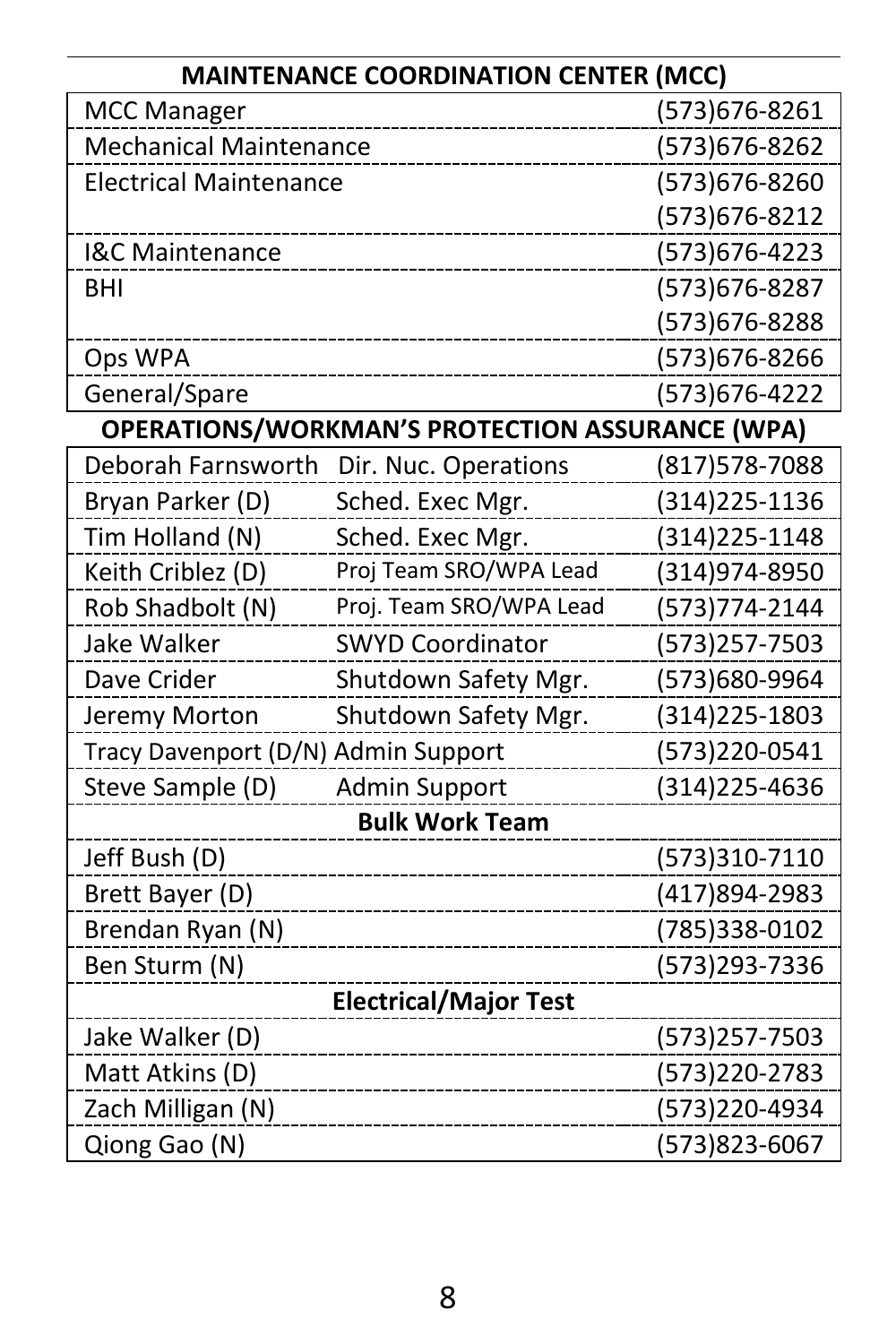| <b>Primary Team</b>   |                                        |                   |
|-----------------------|----------------------------------------|-------------------|
| Caleb Hendrick (D)    |                                        | (573)808-6324     |
| Kalip Davidson (D)    |                                        | (573)544-8521     |
| Rob Morgan (N)        |                                        | (573)544-8803     |
| Emily Pointer (N)     |                                        | (314) 974-8867    |
|                       | <b>Secondary Team</b>                  |                   |
| Travis Doerhoff (D)   |                                        | (314)974-8730     |
| Chan Johnson (D)      |                                        | (563)468-8342     |
| Ed Keene (N)          |                                        | (314)974-8964     |
|                       | <b>WPA Team</b>                        |                   |
| Matt Sellers (D)      |                                        | (573)544-6203     |
| Nathan Casey (D)      |                                        | (314)210-7869     |
| Dan Mueller (N)       |                                        | (573)544-7685     |
| Bradley Derington (N) |                                        | (573)220-4871     |
|                       | <b>QUALITY CONTROL (QC)</b>            |                   |
| QC Contact            |                                        | (573) 676-8285    |
|                       | <b>RADIATION PROTECTION (RP)/ALARA</b> |                   |
| Vince Miller (D)      | <b>RP Manager</b>                      | $(314)225 - 1558$ |
| Elijah Kissock (D)    | <b>RP Supervisor</b>                   | (573)220-6385     |
| DuWayne               | <b>RP Supervisor</b>                   | (573)826-9069     |
| Mangold (D)           |                                        |                   |
| Dave Traub (D)        | <b>RP Supervisor</b>                   | (573)220-7829     |
| Aaron Enloe (N)       | <b>RP Manager</b>                      | (573)592-9286     |
| Adam Gilliam (N)      | <b>RP Supervisor</b>                   | (573)220-8513     |
| <b>ALARA Office</b>   |                                        | (573) 676-8939    |
| <b>RB RP Contact</b>  |                                        | (573) 676-8508    |
| AB/FB/RW RP Contact   |                                        | (573) 676-8269    |
| Dosimetry             |                                        | (573) 676-8436    |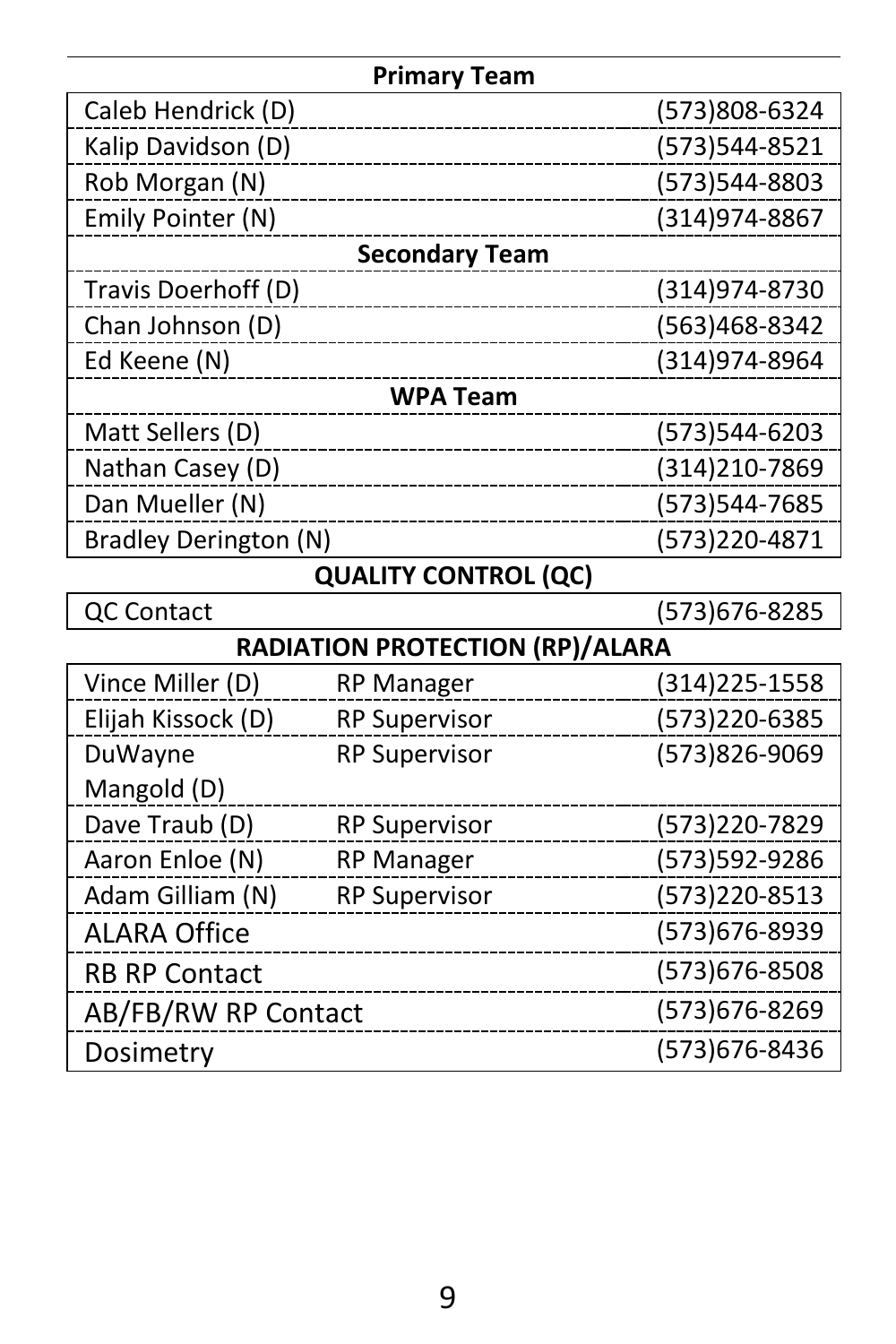#### **REACTOR ENGINEERING**

| Jim Knaup (N)                      |                                   | (314) 225 - 1744 |
|------------------------------------|-----------------------------------|------------------|
| Justen Vinyard (N)                 |                                   | (573)544-8908    |
| Johnathan Cordz (N)                |                                   | (636)744-3202    |
| Brian Richardson (D)               |                                   | (314) 225-1429   |
| Chris Ehmke (D)                    |                                   | (214)533-6699    |
| Kurt Linsenbardt (D)               |                                   | (314) 225-4572   |
|                                    | <b>REACTOR SERVICES</b>           |                  |
| Walt Muskopf (D)                   | Sr. PM Reactor Services           | (314) 225-1785   |
| Tim D. Hermann (N)                 | <b>PM Reactor Services</b>        | (573)645-0161    |
| Brad Agee (D)                      | Framatome Lead                    | (870) 476-1196   |
| Doug Foster (N)                    | Framatome Lead                    | (434)473-4990    |
|                                    | HEAD AREA MAINTENANCE (FRAMATOME) |                  |
| Andrew Burgess (D)                 |                                   | (314) 225-1014   |
| Trent Russell (N)                  |                                   | (573)268-3259    |
| <b>REACTOR COOLANT PUMPS (RCP)</b> |                                   |                  |
| Shane Steeves(D)                   |                                   | (573)220-4564    |
| Greg Klein (N)                     |                                   | (314) 225-1046   |
| Randy Pohlman (D)                  |                                   | (573)694-1661    |
|                                    | <b>SAFETY</b>                     |                  |
| John Roodhouse                     | Lead                              | (573)338-3183    |
| Joe Fortman                        | Backup                            | (573)544-5749    |
| Chris Pfau (N)                     | Lead                              | (314) 285-8651   |
| Jennifer Stevens, RN               | <b>Site Nurse</b>                 | (337) 353-3013   |
| <b>SECURITY</b>                    |                                   |                  |
| Main Access Facility (MAF)         |                                   | (573) 676-8776   |
| Security Shift Supervisor (SSS)    |                                   | (573) 676-8780   |
| Central Alarm Station (CAS)        |                                   | (573) 676-8774   |
| Secondary Alarm Station (SAS)      |                                   | (573) 676-8785   |
| Key Issue Station                  |                                   | (573)676-8839    |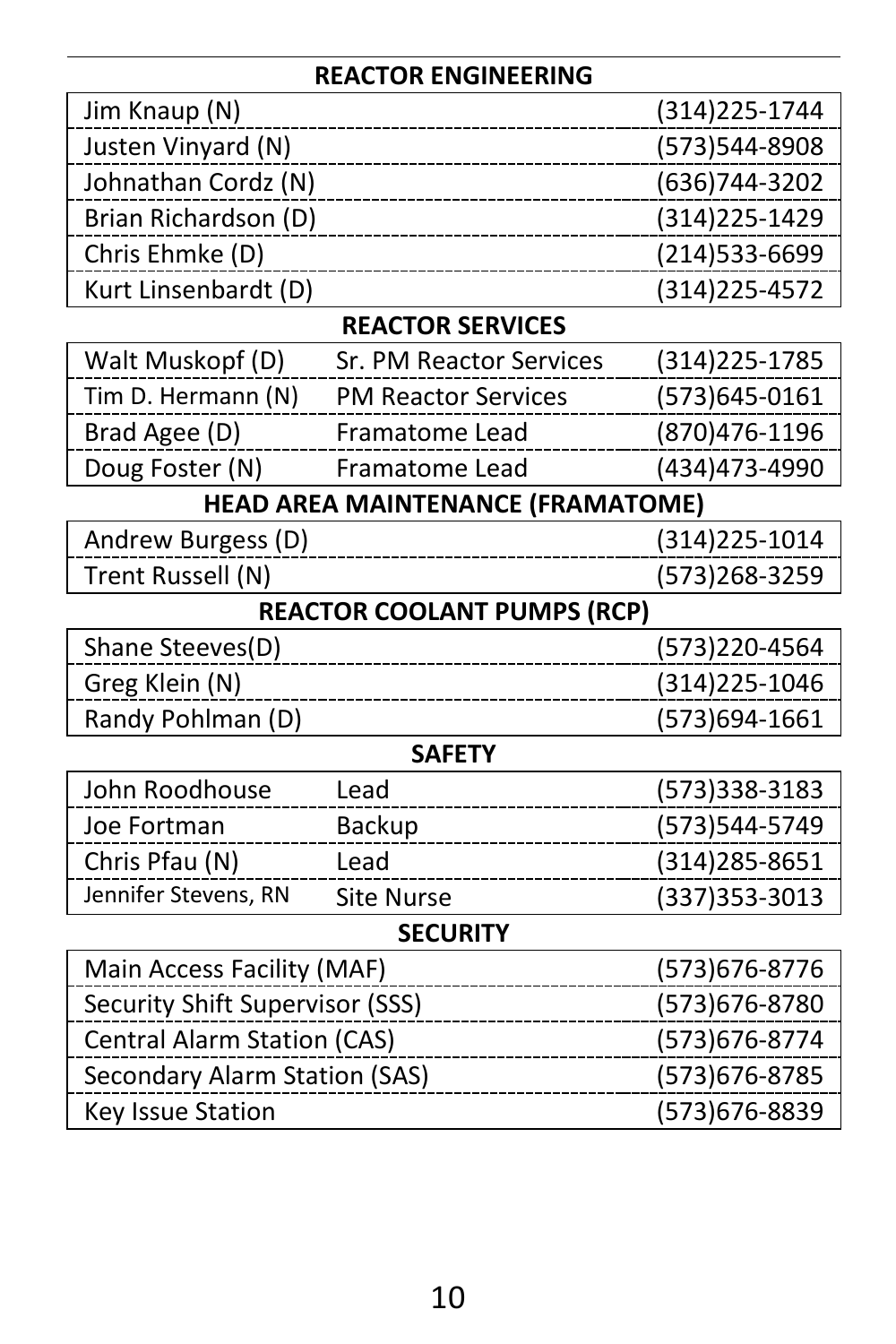| <b>STORES</b>                              |                |  |
|--------------------------------------------|----------------|--|
| <b>Issue Desk</b>                          | (573)676-8273  |  |
| Receiving Dock (Stores I)                  | (573)676-8441  |  |
| Stores II                                  | (573)676-8532  |  |
| Receiving Dock (Stores II)                 | (573)676-4110  |  |
| TOOL ROOMS                                 |                |  |
| Service Building                           | (573) 676-8221 |  |
| <b>Aux Building</b>                        | (573)676-4209  |  |
| Ram Storage                                | (573)676-4711  |  |
| TRAINING                                   |                |  |
| In-Processing/Scheduling                   | (573)676-8759  |  |
| Greg Matherly, Director. Training          | (573)826-7086  |  |
| Jeremy Czeschin, Mgr. Technical Training   | (573)592-9218  |  |
| <b>Training Clerk</b>                      | (573)676-6073  |  |
| <b>CRISIS MANAGEMENT (COVID REPORTING)</b> |                |  |
| Crisis Management Hotline                  | (314)554-4113  |  |
| Email: Crisismanagement@ameren.com         |                |  |
| <b>ADDITIONAL NUMBERS</b>                  |                |  |
| Cafeteria                                  | (573)676-4132  |  |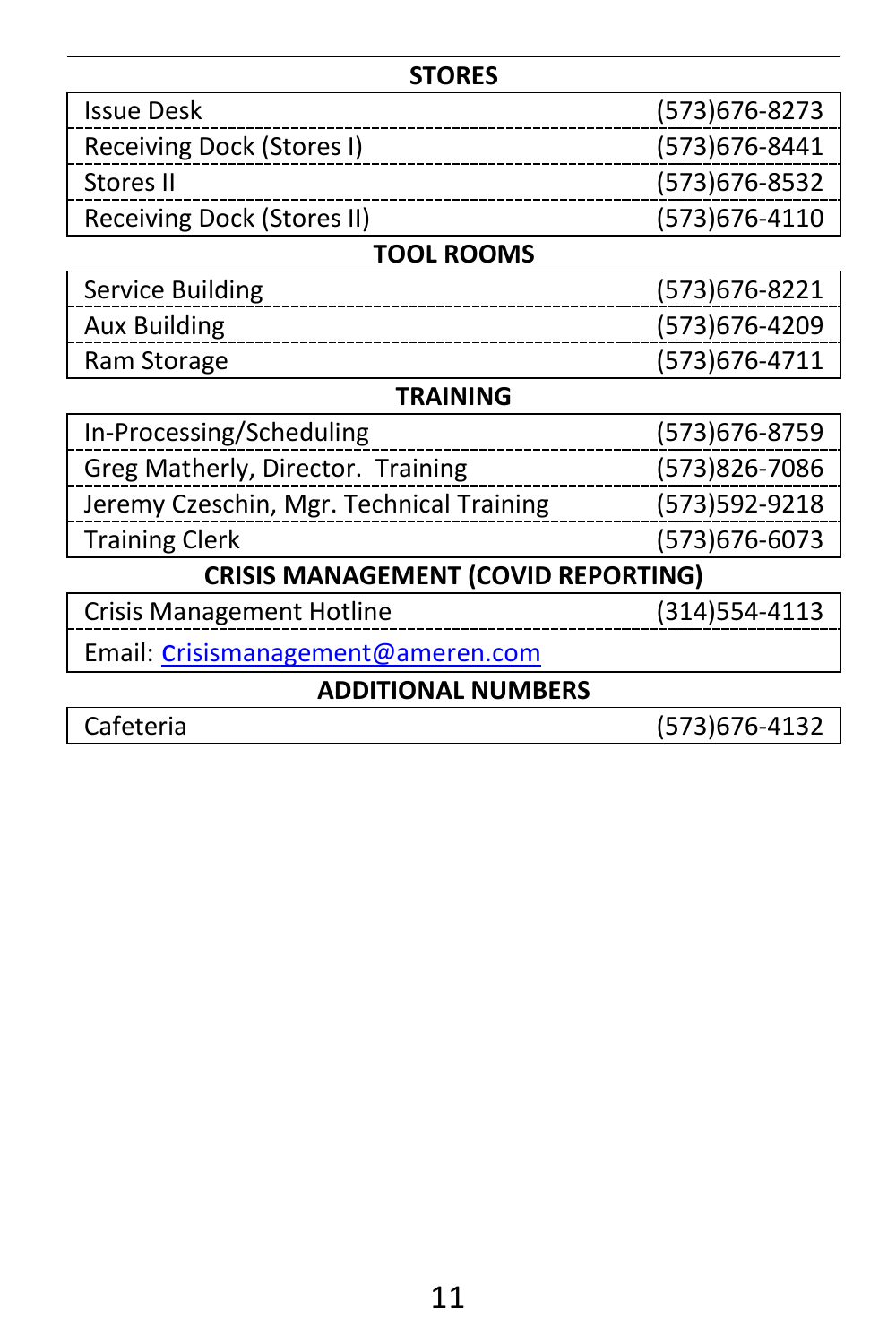#### **HIGH IMPACT TEAMS**

| Team                                   | <b>Sponsor</b>        | <b>Team Lead</b>    |
|----------------------------------------|-----------------------|---------------------|
| Valve Team                             | Micah Benningfield    | John Wise           |
| Polar Crane (Mod & Gear Box)           | Eric Olson            | Cory Jutting        |
| S/G Maintenance                        | Jim Milligan          | Carissa Richardson  |
| Mid-Loop Maintenance                   | Micah Benningfield    | <b>Brandon Long</b> |
| <b>Rx Services</b>                     | <b>Shannon Gaydos</b> | Walt Muskopf        |
| License Renewal Cable<br>Inspection    | Deborah<br>Farnsworth | Jake Walker         |
| License Renewal Contingency<br>Repairs | Micah Benningfield    | Mike Jennings       |

#### **TASK TEAMS**

| Team                                   | <b>Sponsor</b>        | <b>Team Lead</b> |
|----------------------------------------|-----------------------|------------------|
| Nuclear SD Risk                        | Deborah Farnsworth    | Jeremy Morton    |
| 'A' ESW                                | Micah Benningfield    | Brandon Long     |
| Refuel Equipment                       | <b>Shannon Gaydos</b> | Stan Adams       |
| <b>Emergency Diesel Generators</b>     | Jim Milligan          | Derek Riegel     |
| <b>Temp Power</b>                      | Micah Benningfield    | Tim Loftus       |
| <b>CTMT Sump Level</b><br>Transmitters | Eric Olson            | Lee Eitel        |
| <b>MFRV &amp; MRBV Positioners</b>     | Eric Olson            | Price Tschirgi   |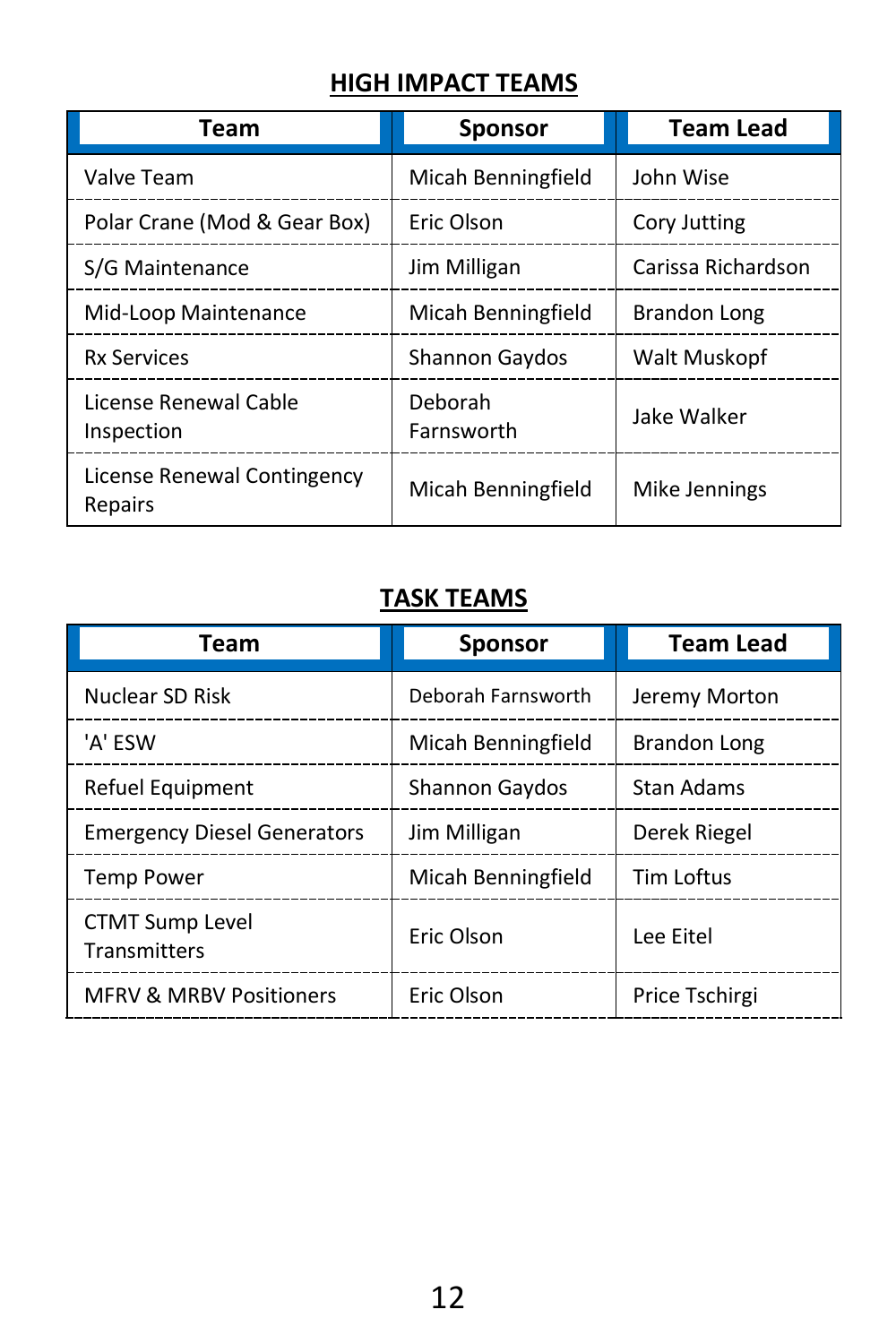# **Outage Control Center (OCC) Mission**

Function as the central point of communications for outage management and coordination to prevent and remove barriers to the execution of CRITICAL and Near CRITICAL Path Jobs.

#### **CRITICAL PATH REQUIREMENTS FOR SUPERVISORS/ PROJECT COORDINATORS**

- Inform OCC Department Manager if delays of > 30 minutes are incurred with the activity.
- Interface with support groups and preceding and succeeding work groups to ensure that:
	- Their work starts immediately after preceding work.
	- The succeeding work group is notified in advance when their work group will be able to start the next task.
- More guidance can be found in APA-ZZ-00150 Appendix D.

#### **RISK MANAGEMENT: AN OVERVIEW**

An important aspect of a refueling outage is the assessment of risk associated with work activities and the plant conditions required to support those activities. There are six key safety functions which are vital in determining what level of risk is present at any point in time. These key safety functions are as follows:

- Reactivity Control: to monitor the availability of borated water sources and flow paths to the Reactor Coolant System (RCS) that are needed to ensure the RCS boron concentration is maintained.
- Core Decay Heat Removal: to monitor the ability to remove residual heat from the reactor core when any fuel assemblies reside within the reactor vessel.
- Inventory Control: to monitor the ability to maintain enough coolant volume in the RCS to ensure that the core is always covered
- AC Power Availability: to monitor the availability of on-site and offsite power sources to run pumps and other vital equipment.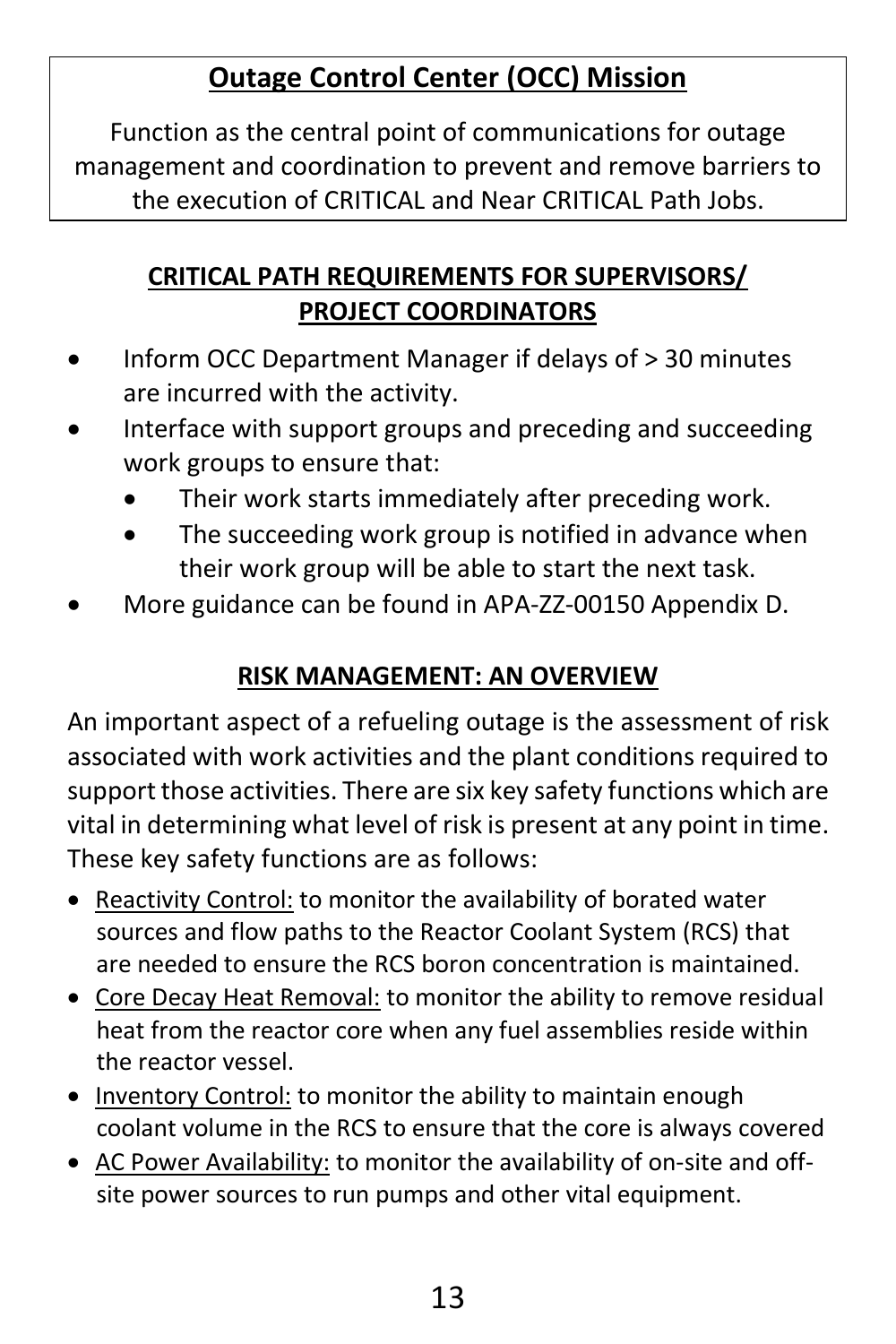- Containment Integrity: to monitor the ability to seal the reactor building penetrations (equipment hatch, personnel hatches, and piping penetrations) from the outside atmosphere in case of a fuel handling accident or a loss of Residual Heat Removal (RHR).
- Spent Fuel Pool Decay Heat Removal: to monitor the ability to remove residual heat from the spent fuel pool.

After all of the factors are reviewed, a level of risk can be determined for each safety function, which will result in one of four risk levels. An overall risk level can also be determined. These risk levels are:

*RED:* The plant's ability to perform safety functions is in jeopardy. The plant MUST NOT be intentionally placed in this condition (N-1).

*ORANGE:* The plant's ability to perform safety functions has been degraded, and steps should be taken to minimize the amount of time in this condition. The plant MUST NOT be intentionally placed in this contidtion (N).

*YELLOW:* The plant's ability to perform safety functions has been reduced, necessitating additional evaluation. Entry into a *YELLOW* condition requires increased plant awareness and management of plant risk (N+1).

*GREEN:* The plant is fully capable of performing all safety functions.

The philosophy at Callaway is to maximize the availability of equipment necessary to support key safety functions through the concept of Defense in Depth (N+2).

#### **WORKMAN'S PROTECTION ASSURANCE**

An essential part of your safety is Callaway's Workman's Protection Assurance (WPA). APA-ZZ-00310, *Workman's Protection Assurance*, and ODP-ZZ-00310, *WPA Local Control and Caution Tagging*, are the procedures that govern the program. Refer to these procedures and the appendices and use all applicable Human Performance Tools to ensure you can complete work safely.

Adherence to the WPA Program is one of Callaway's Rules to Live By. If you have any questions about WPA, ask your supervisor or the WPA Support Team.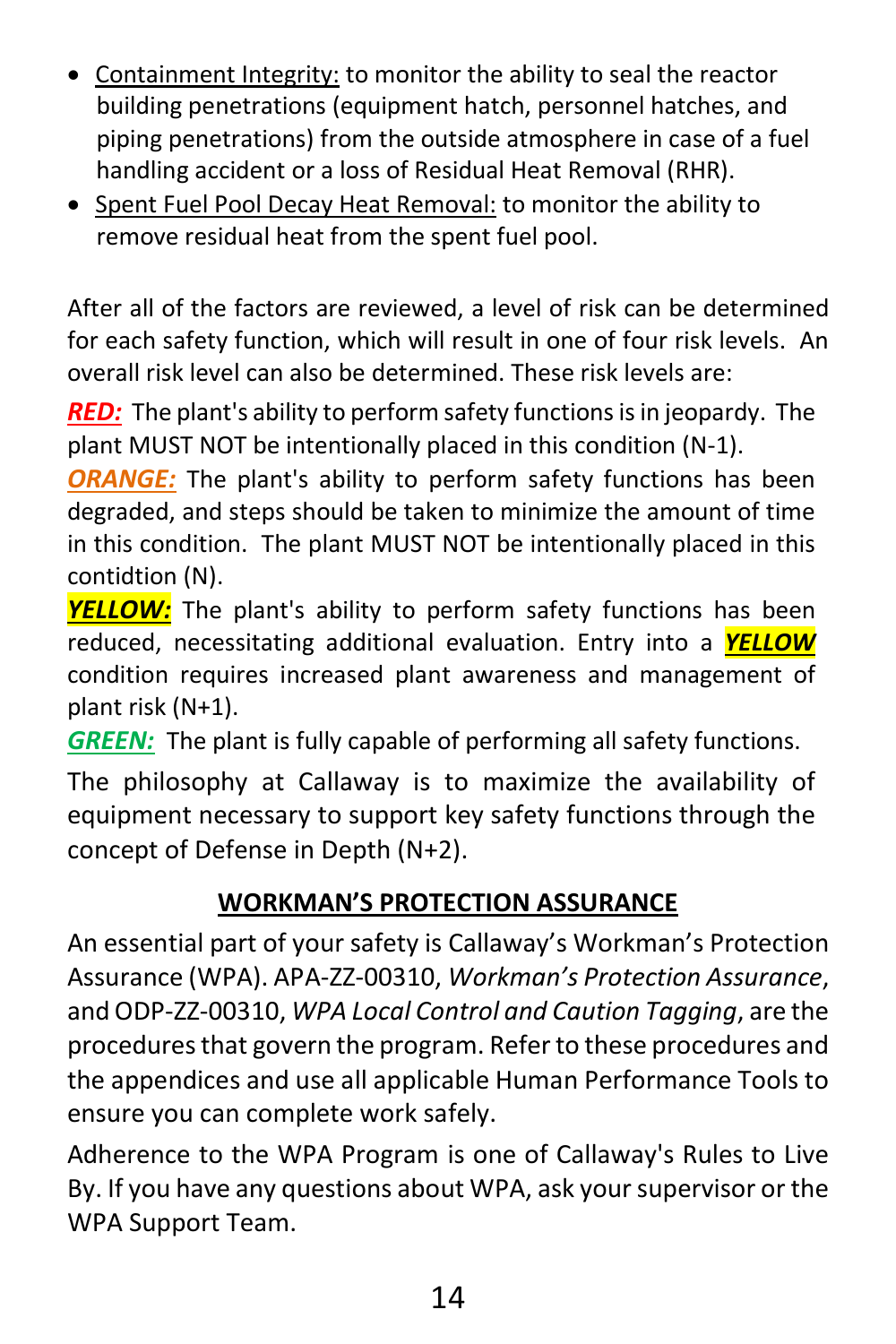| WPA Coordinator       | (573)676-8881 or (573)676-8552   |
|-----------------------|----------------------------------|
| <b>WPA Supervisor</b> | (573)676-8134 or (573)676-8371   |
| WPA Desk RO           | (573) 676-8816 or (573) 676-8671 |

• These are the Personal Protection tags used at Callaway Energy Center.

**HOLD OFF** *(Red)* Do not operate this component or remove any component from a system while this tag is attached.

**EMOR** *(Red/White Striped)* Maintenance allowed on this component – refer to APA-ZZ-00310 for specific rules.

**TD HOLD OFF** *(Red/White/Yellow)* Do not operate this component.

- The following tags have specific rules governing their use. **LOCAL CONTROL** *(Pink)* Refer to APA-ZZ-00310 for specific rules.
- The following tags are Informational Tags, which contain information that must be reviewed/followed for the tagged components:

**WORK IN PROGRESS** *(White)* Component operation not allowed.

**TEST IN PROGRESS** *(Blue)* Component position changes allowed only as directed by work document, test, or procedure.

**CAUTION TAG** *(Yellow)* Contains caution information.

**PLANT STATUS CONTROL** *(Light Blue)*

Tracks components not in their normal position that are not tracked by any other plant procedure.

#### **RULES TO REMEMBER:**

- You and your supervisor must be signed on all protection type (*Hold Off*) WPA associated with your job prior to starting or continuing work.
- If your job is associated with WPA, then you must sign on the job prior to doing work.

**\*\*You must sign off WPA before leaving site unless authorized by Operations to stay signed on\*\***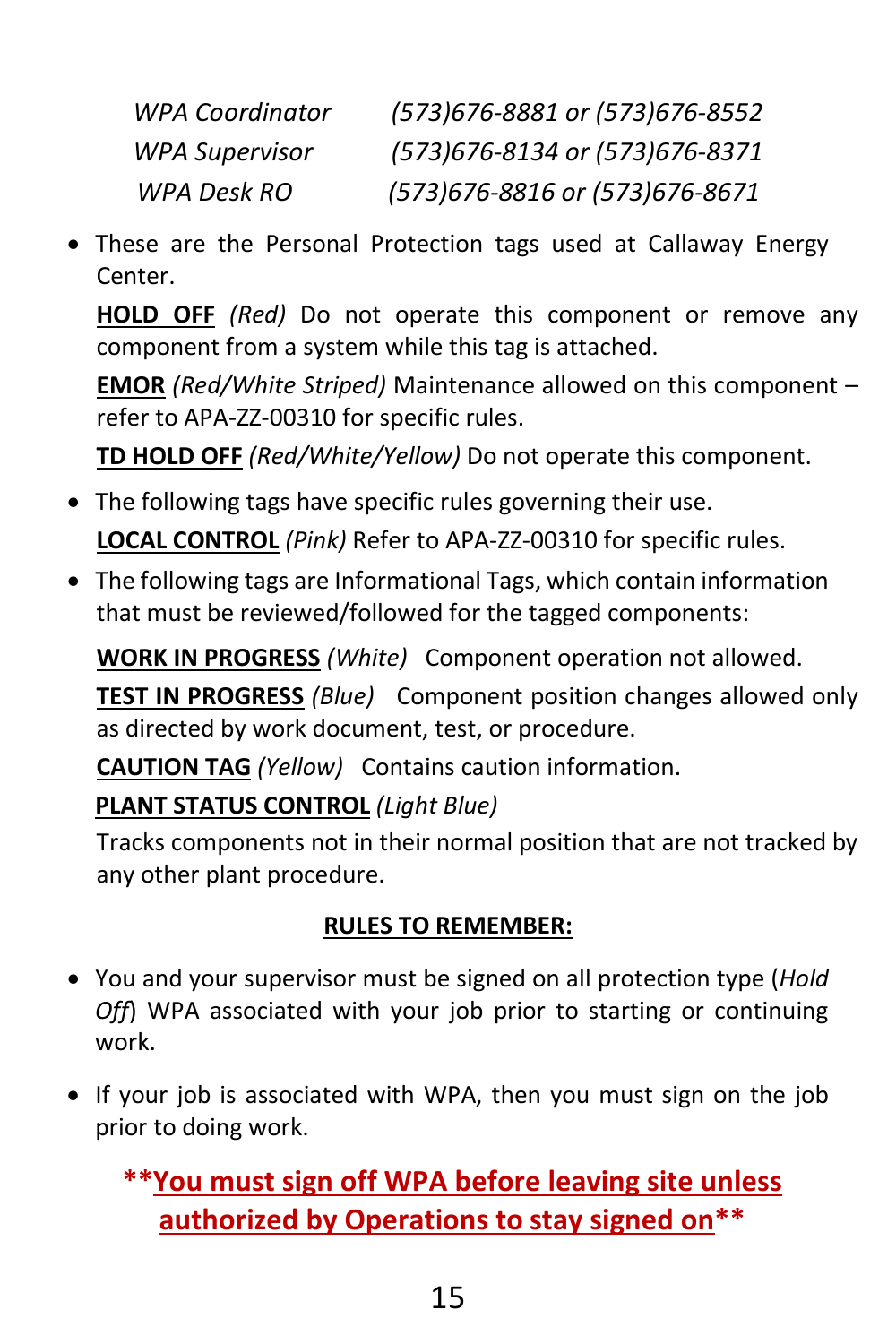#### **SWITCHYARD ACCESS**

Access to the switchyard and control house is carefully controlled to ensure the plant's off-site power sources are not jeopardized by maintenance or other activities. Switchyard access is controlled per APA-ZZ-00322, Appendix D, *Work Control Center Organization and Operation.*

#### **RULES TO REMEMBER:**

- Contact the Outage Control Center @ (573)676-8552 for access.
- Access to the switchyard is obtained by using your Corporate Ameren Badge with your Switchyard Corporate Security Pin; or by being escorted by an authorized individual.
- Vehicle access gates to the switchyard are to remain closed at all times except during authorized entry/exit.
- Vehicles must not be left unattended and running in the switchyard at any time.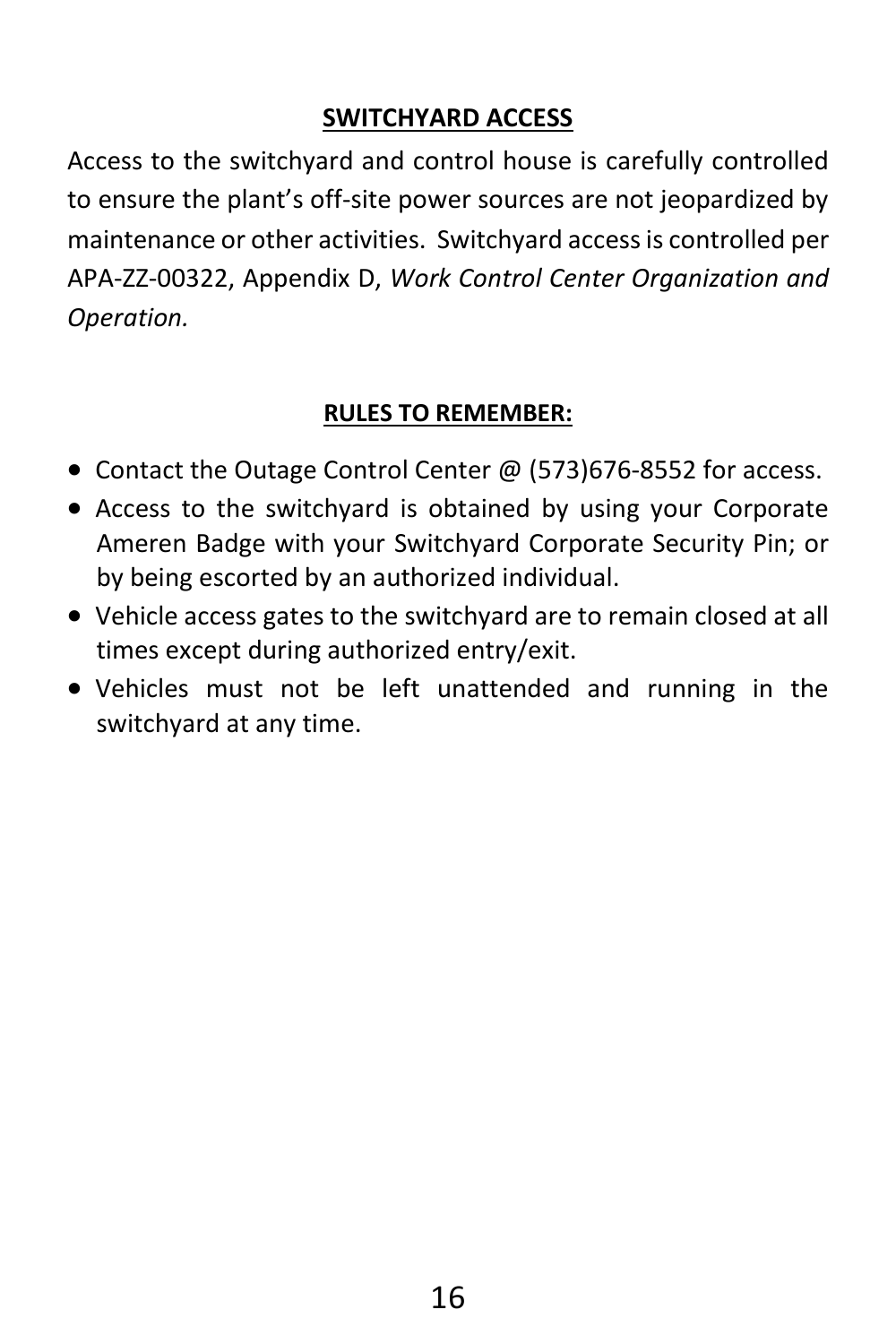#### **POWER BLOCK**



Rooms have numbers in the format "ABCD."

"A" is the building number (see above).

"B" is the level number starting from bottom with 1 being the lowest level.

"CD" is a sequential number. Unlike components, room numbers start Plant South & Plant West and go up as you move Plant North & East.

For example, room 1109 is: 1 - room is in the Aux building. 1 - room is on the lowest level of Aux building 09 - room is plant west of 1110 & north of 1108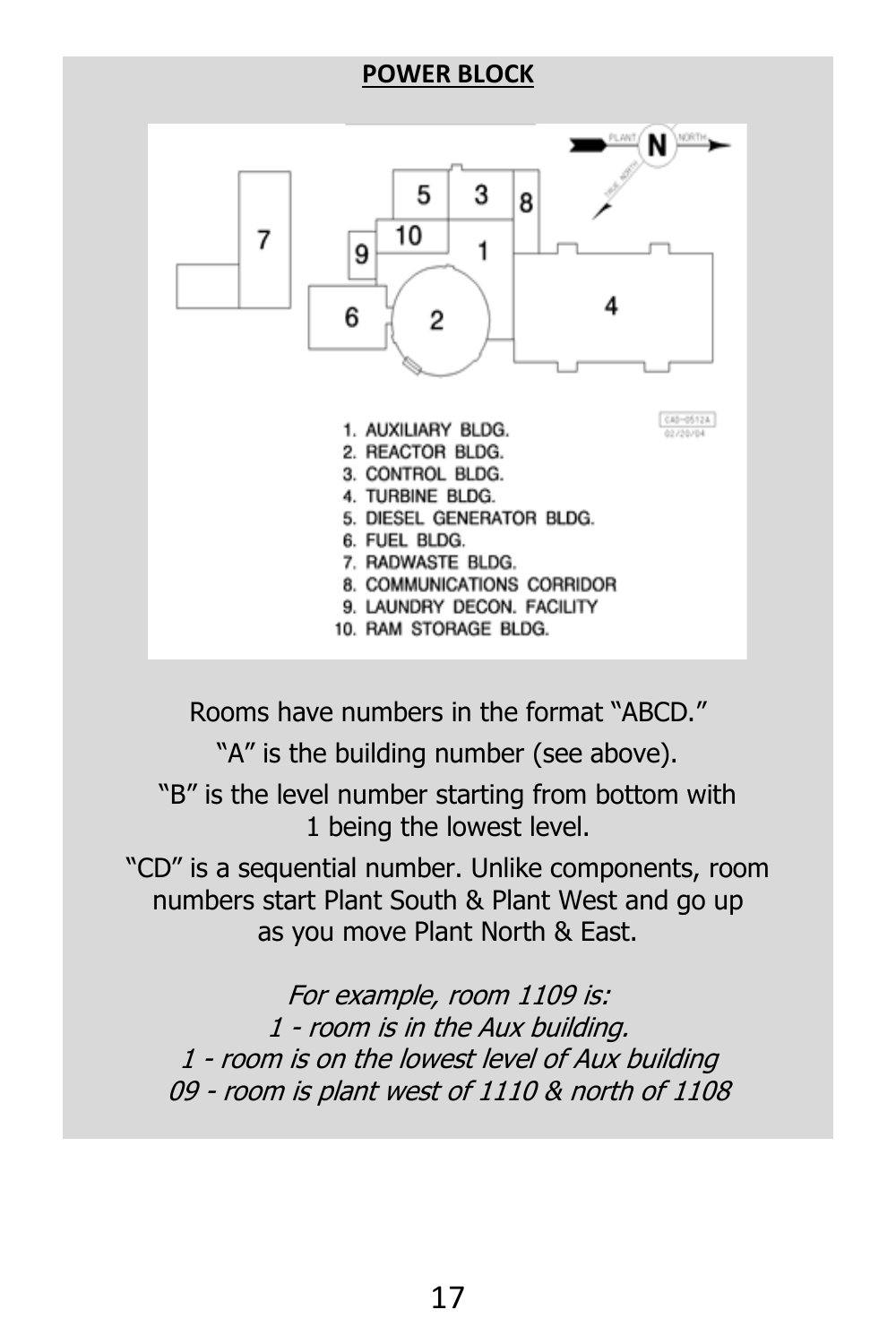#### **PROTECTED EQUIPMENT**

During the outage, certain equipment and/or areas will be posted as "protected" to reduce the potential of a loss of key nuclear safety function (see section RISK MANAGEMENT: AN OVERVIEW).

Work is not allowed in these areas or on / around this equipment unless specifically authorized by the Shift Manager. Additional controls including an approved form CA 2980, an integrated brief with Operations personnel and direct supervisory oversight are required.

The placards for 'A' Train equipment are red lamacoid with white lettering. The text for these signs is:

> PROTECTED TRAIN EQUIPMENT OBTAIN ACCESS AUTHORIZATION FROM WORK CONTROL CENTER @ (573)676-8552 OR FIELD OFFICE @ (573)676-8527

The placards for 'B' Train equipment are yellow lamacoid with black lettering. The text for these signs is:

> PROTECTED TRAIN EQUIPMENT OBTAIN ACCESS AUTHORIZATION FROM WORK CONTROL CENTER @ (573)676-8552 OR FIELD OFFICE @ (573)676-8527

The placards for Non-Train related equipment are black lamicoid with white lettering. The text for these signs is:

> PROTECTED TRAIN EQUIPMENT OBTAIN ACCESS AUTHORIZATION FROM WORK CONTROL CENTER @ (573)676-8552 OR FIELD OFFICE @ (573)676-8527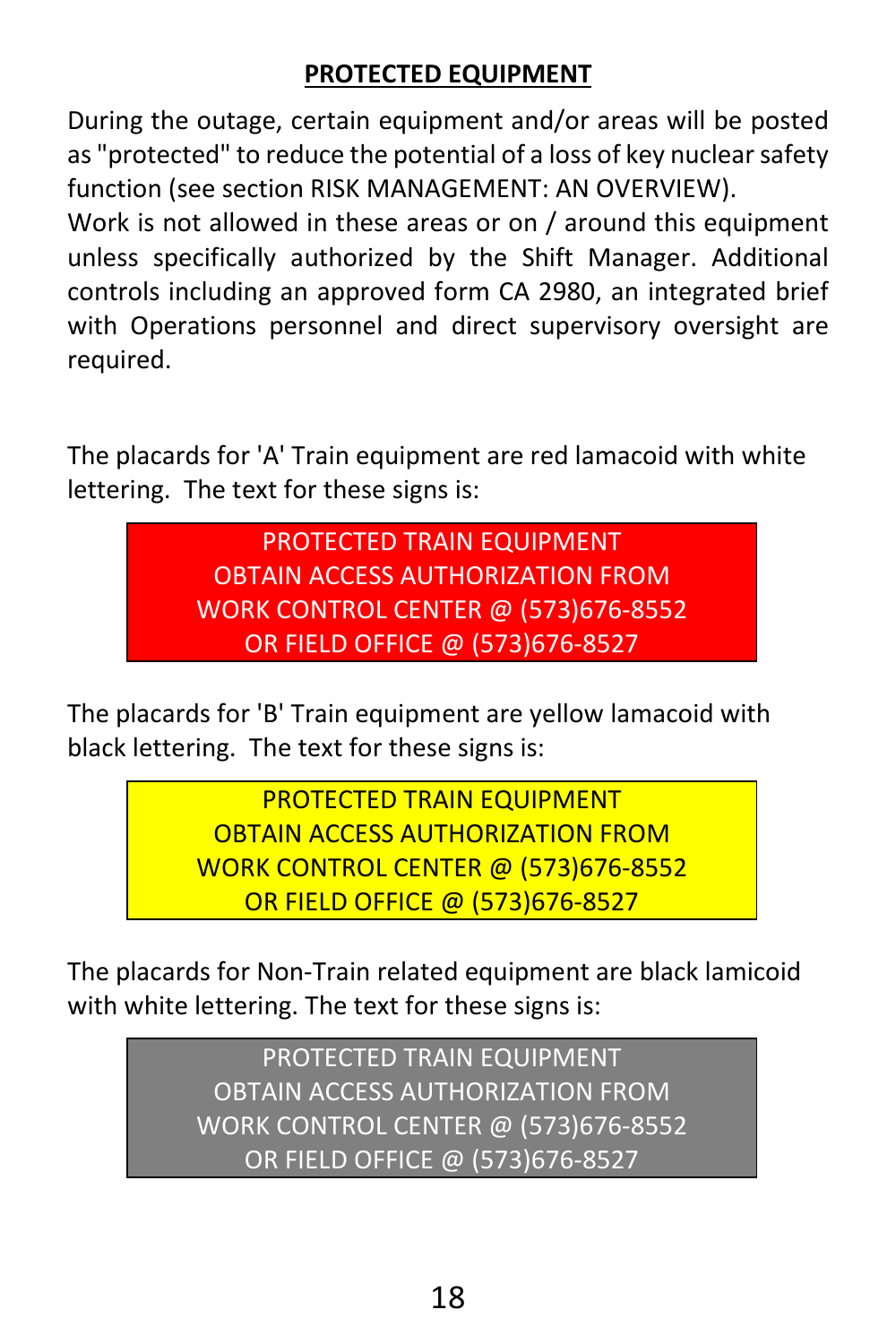#### **EXPECTATIONS FOR WORK IN THE RCA**

Expectations for work inside the Radiologically Controlled Area (RCA) are contained in APA-ZZ-01004, *Radiological Work Standards*. Personnel required to perform work in the RCA must comply with the requirements delineated in this procedure. This procedure contains the expectations for entry to and exit from the RCA, the Basic Radworker Expectations, use of the Personnel Contamination Monitor (PCM), dose monitoring requirements and the process for revoking and restoring access to RCA when any Radworker expectation is not met. HTP-ZZ-01203, *Radiological Area Access Control*, has a list of Radworker challenge questions you may be asked at RP Control Points. These questions will be asked to verify your understanding of RWP's. It is recommended that you complete a Basic Radworker Expectations Card (Blue Card) for any RCA entry. If you are entering the Reactor Building, you must have a Basic Radworker Expectations Card (Blue Card) with you. The Radiation Protection (RP) Technicians at Control Points may take it or let you keep it.

#### **GENERAL WORK PRACTICES IN THE RCA**

Smoking, eating, drinking, and chewing are *prohibited* in the RCA, except that drinking areas may be established if specifically authorized by RP personnel.

Report all leaks of systems in the RCA by completing a Job and reporting them to the Control Room or Operations personnel in the Outage Control Center (OCC). Treat all leaks as contaminated.

Treat all overhead areas greater than **seven** feet, inaccessible areas, and internal surfaces of all ventilation systems as contaminated until surveys have been completed or an evaluation has been performed by RP. RP may waive the survey based on past history or radiological conditions.

Treat all floor drains and floor penetrations as contaminated. If the grating is removed, it must be bagged. Upon completion of the job, reinstall drain grating.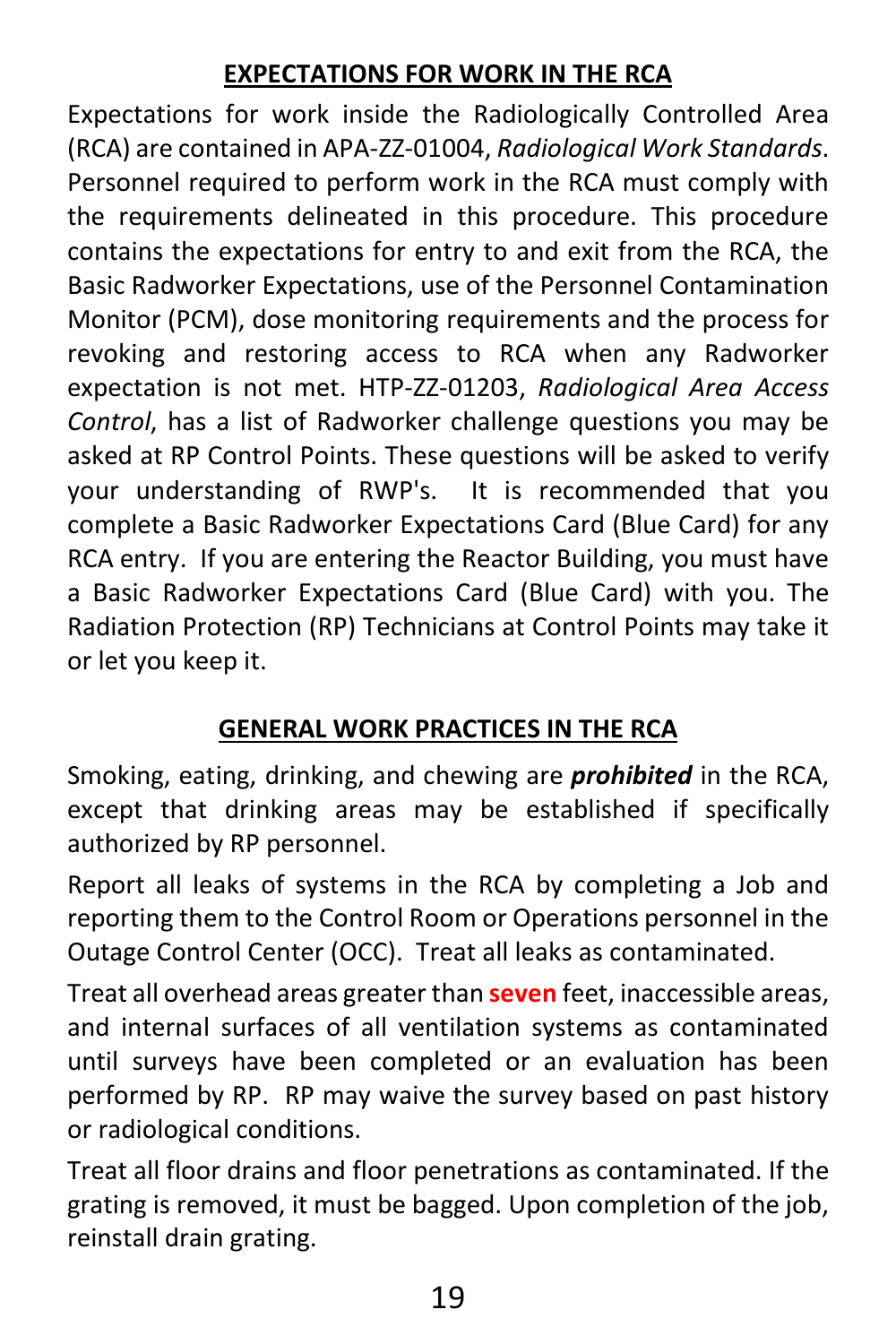Follow all RWP instructions and posting instructions in the RCA. When unsure, contact RP. Willful violation of posting instructions will not be tolerated and will result in disciplinary action up to and including discharge.



Review the general area dose rate ranges prior to start of all jobs. Dose rate ranges are indicated on special signage located at or near the entrance to the room or area.

Locate the "areas to avoid" indicated by the **"Elevated Dose Rates"** signs.

Locate the **Low Dose Waiting Areas** and use them. If there is not a sign in the room or area you are working, you must exit the room/area to get to the **low dose waiting area**.

Contain all liquids in the RCA. When working on contaminated systems, ensure containments are used to minimize the spread of contamination. Contact RP about the type of containment to use. All cords and hoses crossing the boundary to a contaminated area must be secured to minimize the possibility of the spread of contamination across the posted boundary.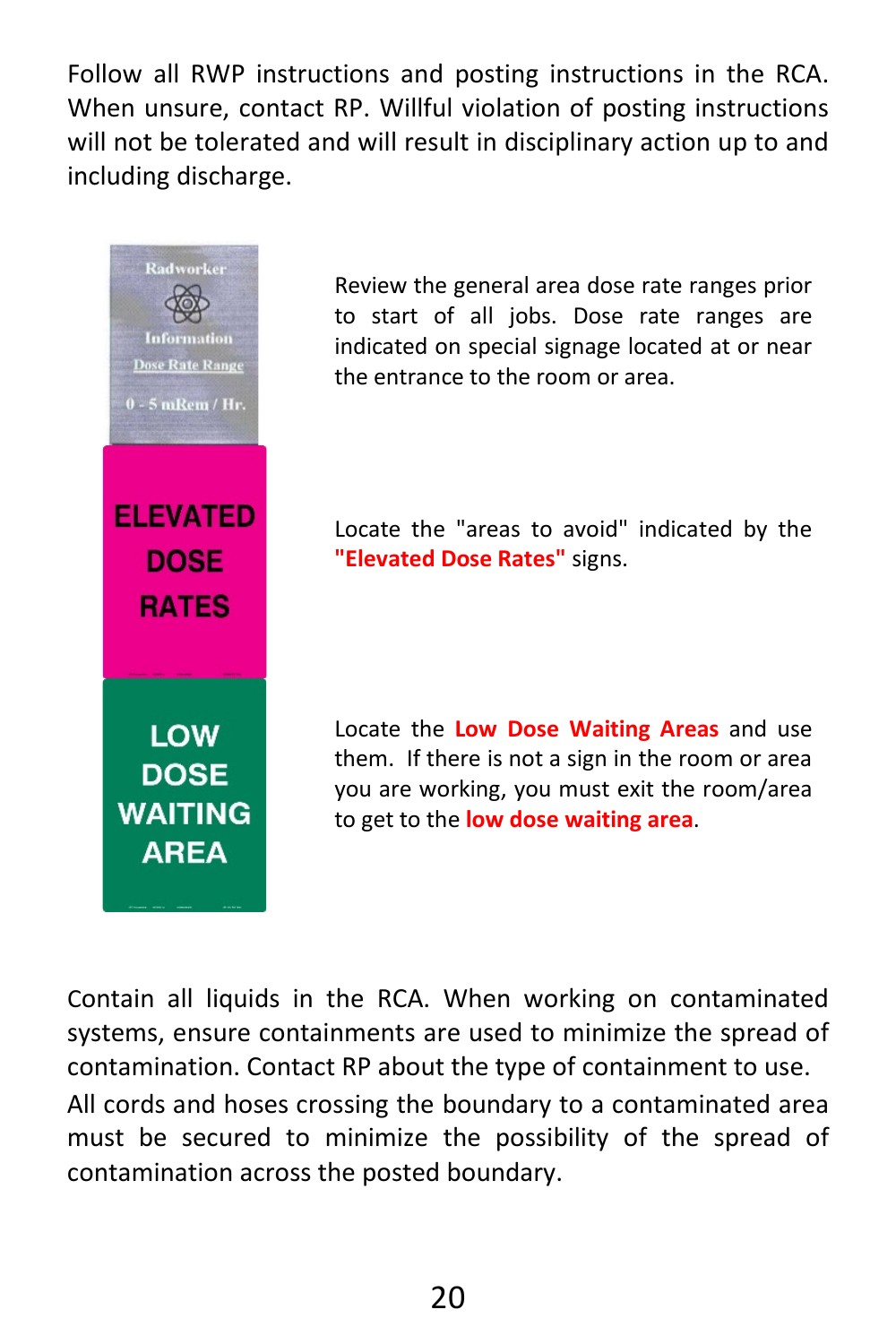Prior to any system breach in the RCA, contact RP to alert them of the breach and assess the need for an RP technician to be present. System breach includes venting and draining operations.

Report all air monitor alarms and area radiation monitor alarms to RP. Leave the area until directed otherwise.

When exiting a contaminated area, frisk hands, face, and feet if a frisker station is provided at the step-off pad. Proceed to the nearest Contamination Monitor. If an alarm sounds, repeat the count. Contact RP if a second alarm sounds.

#### **LEVEL 2 ALARA BRIEFS - AVOID OUTAGE DELAYS**

The RWP has a space labeled

### **"Type of Brief:** *Level 2 Brief Required*"

#### *Allow 15-30 minutes at HP Access Control (HPAC) for ALARA Briefs*

when required. Allow sufficient lead time for ALARA Briefs to ensure your job starts on time. Level 2 ALARA Briefs should be arranged by the work group supervisor well ahead of the scheduled job time to minimize delays at HP Access Control.

If you have any questions concerning the need for an ALARA Brief, contact RP.

#### **Use of the Small Article Monitor (SAM)**

#### **ALL ITEMS TO BE RELEASED FROM THE RCA THAT WILL** *FIT* **IN THE SAM MUST BE** *RELEASED* **BY THE SAM.**

All releases must be performed by or directed by an RP technician. The individual bringing the items(s) to be released must notify the RP technician that they have item(s) to be released and in general, what they are.

*IF* a technician is not present, *THEN* do one of the following:

- *Call* the RP technician, OR
- *Tag* the item with an In-Process Material Control Tag and *leave* it on the table for survey. Return later to pick it up.

**IF** the items to be released are personal, paperwork or belt worn items including work gloves, *THEN* place the items in the SAM and press the button to start the count.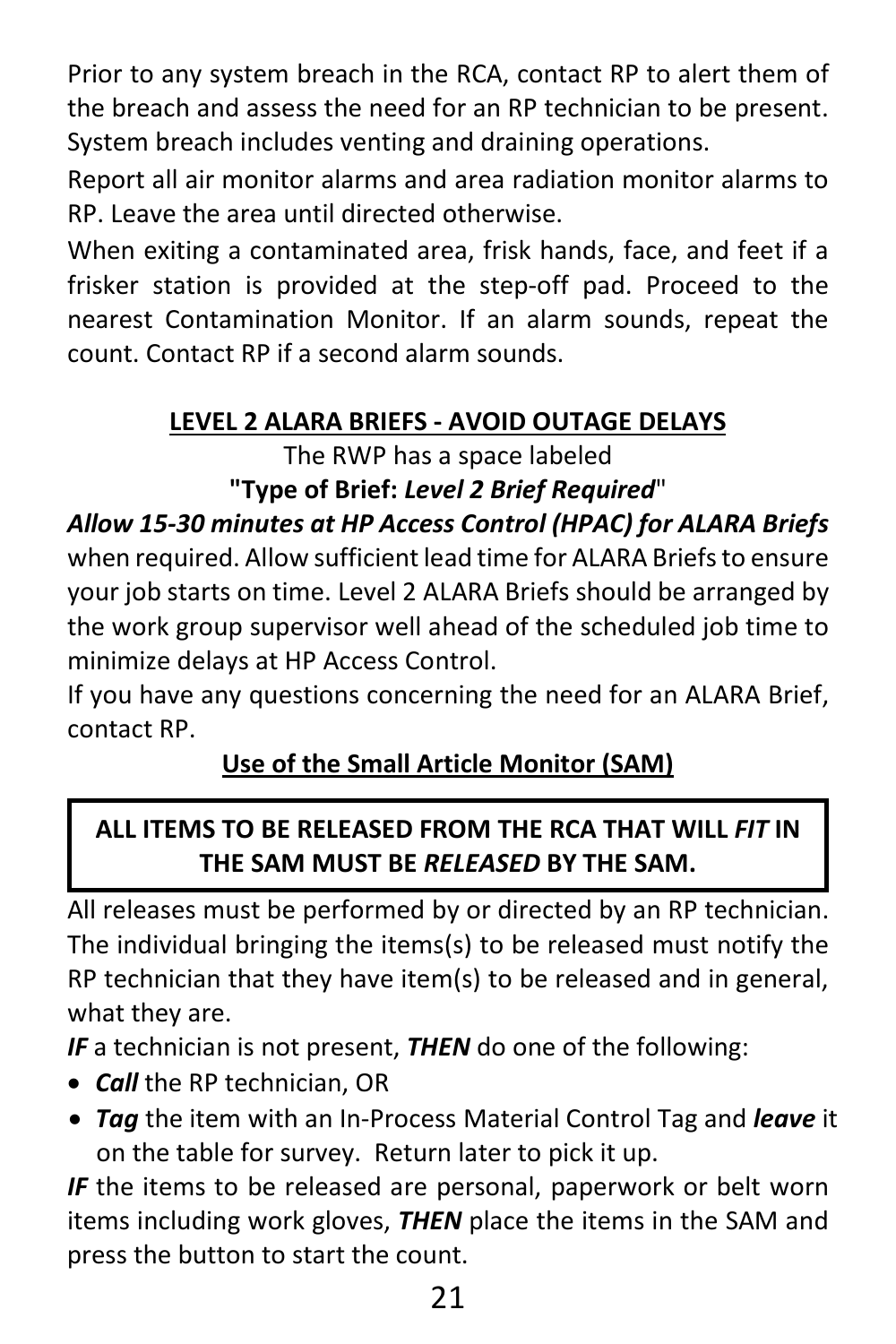*IF* the item(s) to be released are other than the above listed (such as liquids, grease, etc.), *THEN* the RP technician must evaluate the suitability of using the SAM for release. The RP technician will EITHER direct the item be placed in the SAM, OR tell the individual what must be done to release it.

#### **DO NOT PROCEED TO THE PCM UNTIL YOUR ITEMS ARE MONITORED.**

*IF* the SAM does not alarm, *THEN* the RP technician will remove the item from the monitor and the individual may proceed to the PCM for monitoring.

*IF* an item alarms the SAM, *THEN* it must be removed from the same side it went in. At that time the technician determines what must be done with the item.

#### **TOOL AND EQUIPMENT DECONTAMINATION**

Do not take tools into the RCA unless they are not available in the Tool Rooms. Once taken into the RCA, tools cannot be released unless approved by RP.

When using tools in contaminated areas:

- Wipe all tools and properly bag them before removing them from a contaminated area.
- If RP is present, request a survey.
- If RP is not present, clean bag transfer tools across the contaminated area boundary.
- Complete an In-Process Material Control Tag and attach it to the bag.
- For M&TE, also attach an M&TE tag to the bag.
- Take the item to the tool drop off table located on Aux Building – 1974' or the RSB Tool Crib.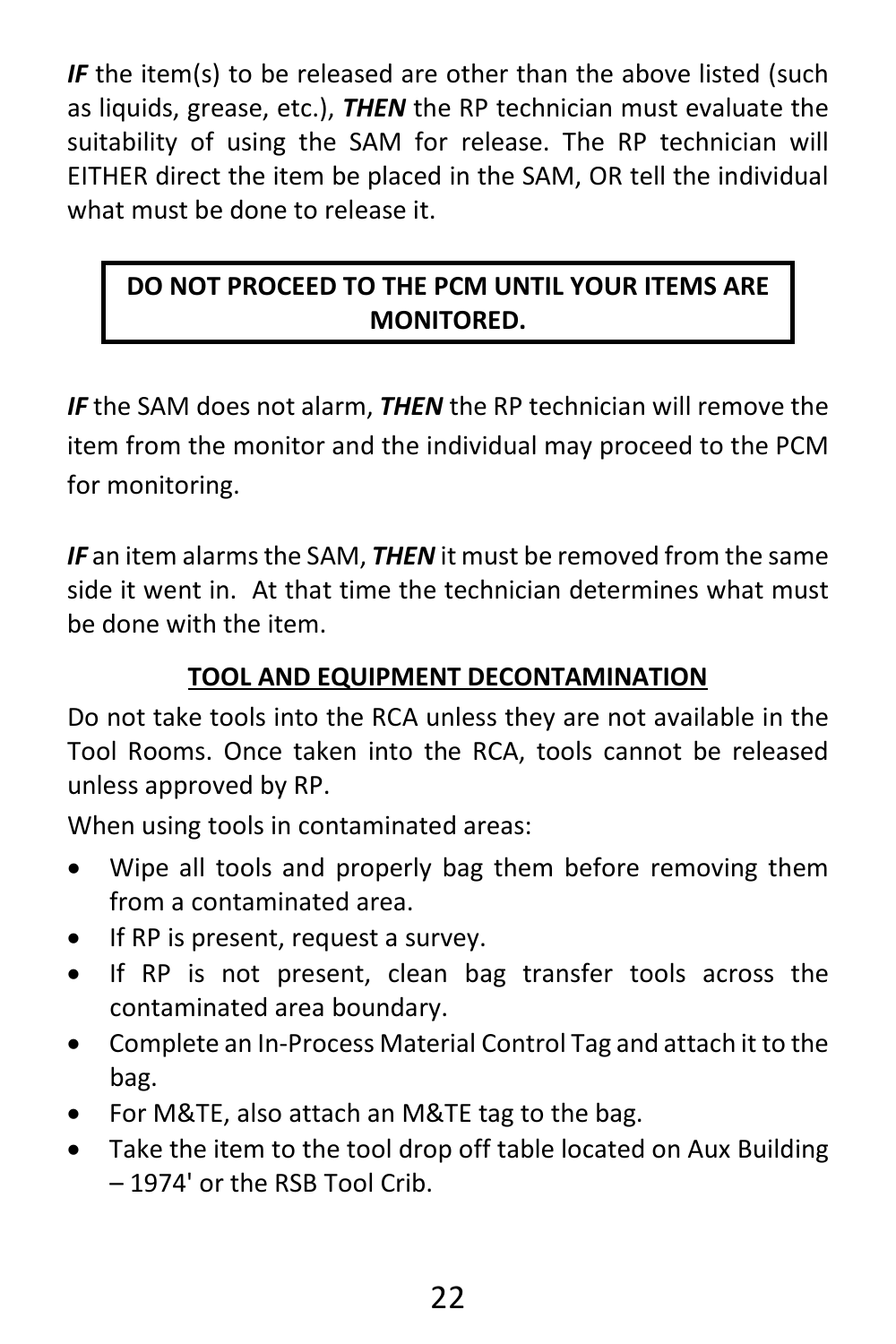Delays in deconning or even the loss of your item may result if an In-Process Material Control Tag is not attached to the item and completely filled out.

#### **SPECIALTY TOOLS AND M&TE DECONTAMINATION**

For decontamination of specialty tools or Measurement and Test Equipment (M&TE), contact RP Balance of Plant (BOP) personnel for specific instructions.

They will perform the survey/decon and return the item(s) to the individual at the step-off pad/control point If further decontamination is required, bag the item and return it to the Tool Table. Provide a contact name for the item(s).

#### **SELF READING DOSIMETER (SRD) ALARMS**

If your **SRD** alarms, immediately notify your co-workers, leave the work area, and contact RP. This means one of the following, depending on your particular job situation:

- Contact the RP technician providing your job coverage, OR
- Contact the RP technician assigned to your work area (Aux Building, Radwaste Building, Reactor Building, Bioshield, etc.), OR
- Report to HP Access Control (HPAC).

*Never* assume the alarming **SRD** is malfunctioning.

Check your **SRD** frequently and *leave the RCA before receiving a dose alarm*. **Check your SRD dose at least every 15 minutes.**

#### **PROTECTIVE CLOTHING DRESSOUT AREAS**

Dress-out areas are located on the 2000' elevation of the Radwaste Building and the 1974' north elevation of the Aux Building. Individuals accessing the Reactor Building should use the dress-out area on the 1974' elevation of the Aux Building.

Things to remember:

- Individuals will be required to wear their modesty garments into the RCA.
- Do not bring valuables into the RCA. Leave them in a secure place outside the RCA.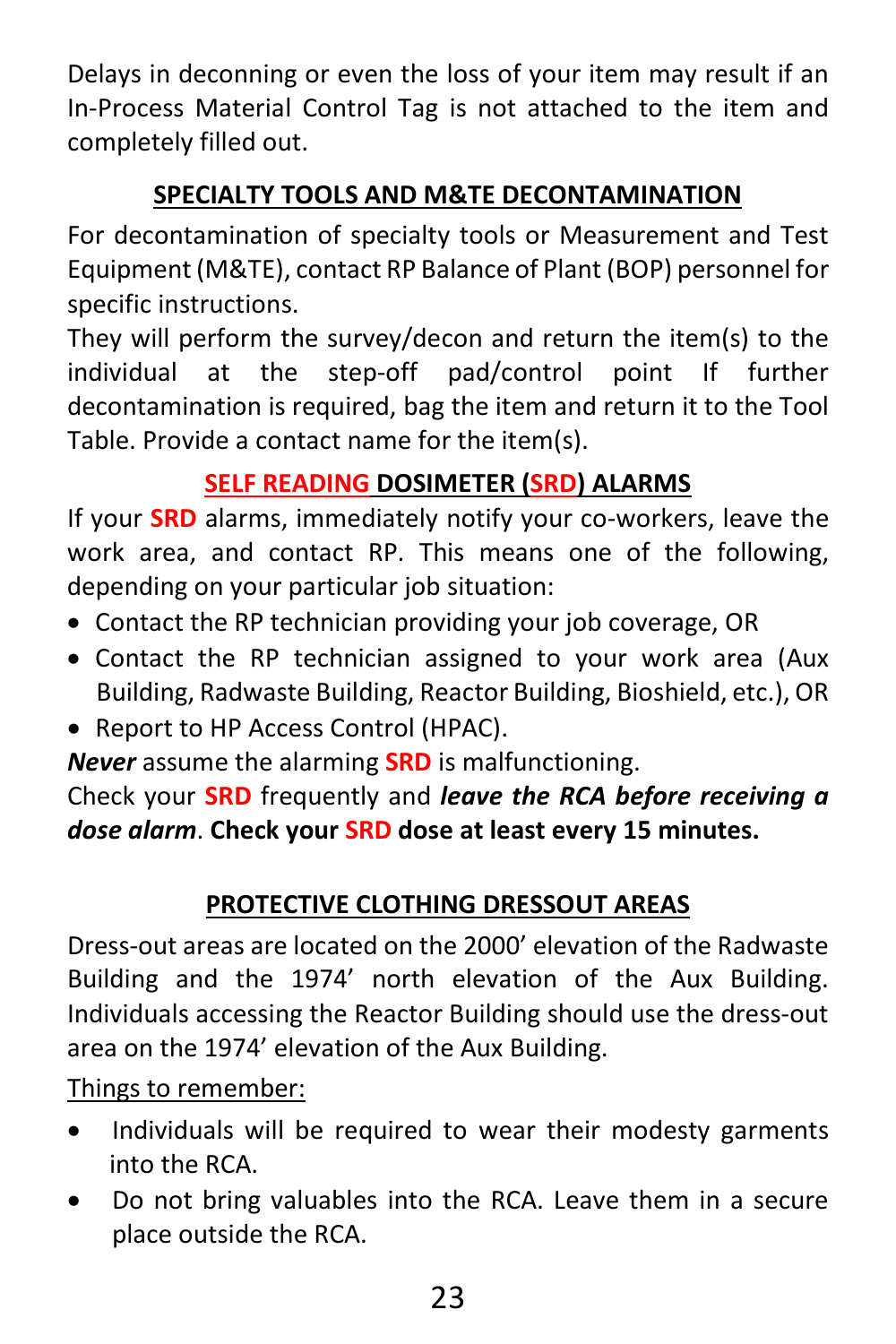- Keep all dress-out areas clean. Return excess PCs and materials to their proper storage locations. Pick up any trash generated.
- Hard hats are required in the RCA. Individuals entering the Reactor Building should don a hood or skullcap at the dress-out area and pick up a hard hat at the Containment personnel hatch. Individuals working outside the Reactor Building should use their personal hard hats.
- Personal hard hats should be removed and replaced as part of the PC undress sequence prior to crossing the step-off pad.
- During PC undress, place items in receptacle designated for each item.
- STOP THINK ACT REVIEW (STAR) Do you have your **DLR** and **SRD** at all times?

#### **FOREIGN MATERIAL EXCLUSION (FME) PROGRAM APA-ZZ-00801 - Foreign Material Exclusion**

The purpose of OUR FME Program is **PREVENTION** of foreign material intrusion into systems and components that could degrade nuclear fuel and plant equipment.

#### *PREVENTION is accomplished through implementation of strong FME Fundamentals AND proper behaviors by ALL plant workers.*

#### **OUR Refuel 25 Goals include:**

- Zero fuel failures (caused by foreign material introduced during RF25) for fuel cycle 26.
- Zero Significant FME Events (based on KPI definition) during RF25 work activities.

#### **Expectations from the FME Coordinator:**

- Work SAFELY you are our greatest asset
- Effective implementation of FME controls relies on YOU
- Comply with guidance of FME Monitors when entering / exiting FME-1/High Risk areas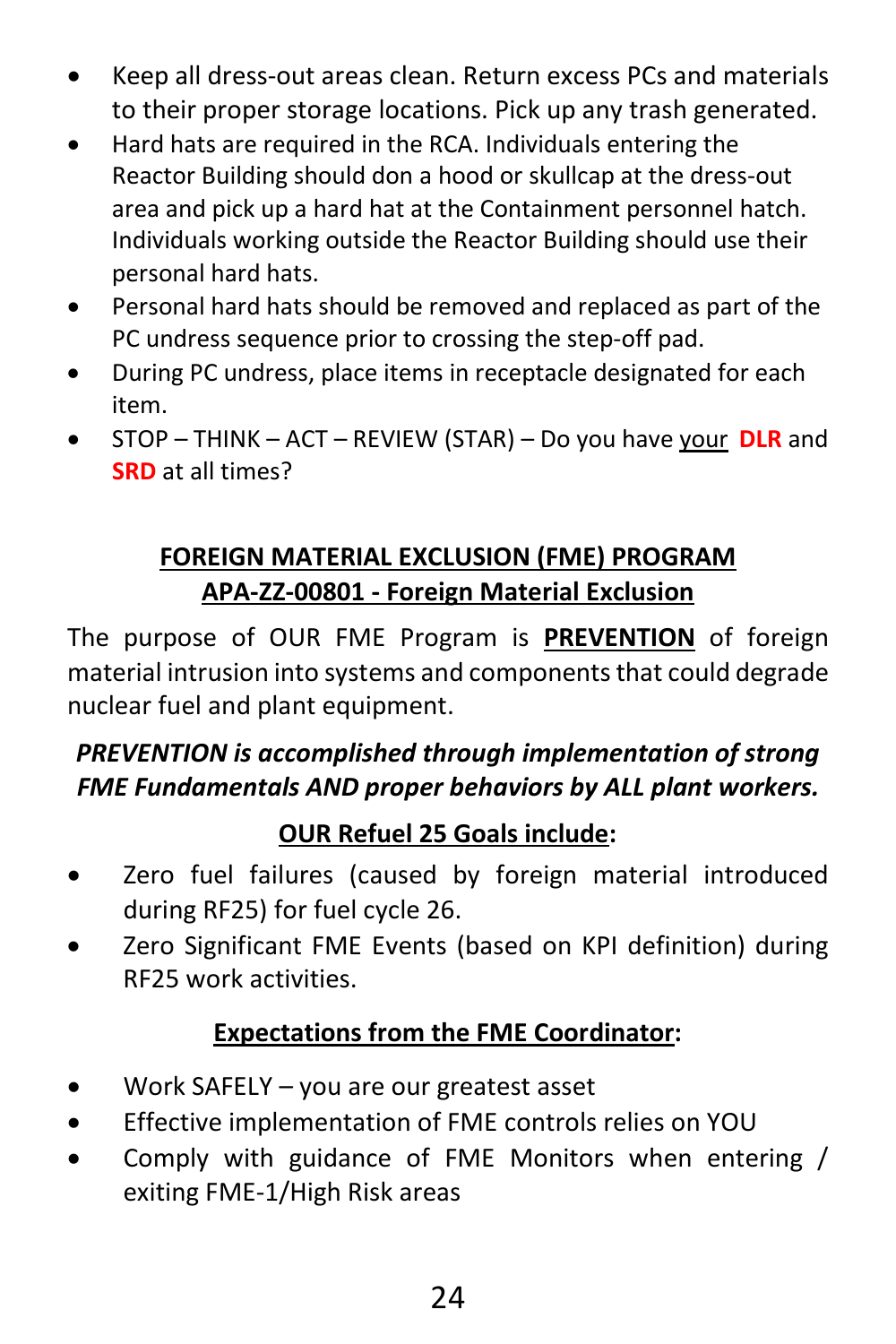- Discuss FME controls during job briefs to assure understanding prior to performing work
- STOP Don't proceed in the face of uncertainty IF you are unsure, STOP and request assistance.
- Use proper housekeeping techniques to reduce potential for foreign material intrusion.
- Generate a Condition Report (CR) to document deficient or adverse conditions
- Contact the on-duty FME Coordinator to assist in resolving questions, any intrusions of FM, or concerns involving FME controls.
- Take the time necessary to DO THE JOB RIGHT THE FIRST TIME.

#### **THINK CYBER SECURITY**

NRC Cyber Security Rule Guidance for Critical Digital Asset (CDA) Portable Media and Device (PMD) Usage:

- **CDA PMD must be controlled in accordance with APA-ZZ-01108, Addendum A. This covers much more than scanning.**
- Only members of the Cyber Security Critical Group are authorized to use PMD and CDAs (Critical Digital Assets).
- Use only authorized PMD with CDAs and CDA scanning kiosk.
- Never insert a CDA USB drive or CDA PMD into any non CDA device.
- Data may only be transferred to CDA USB drives using the malware scanning kiosks data transfer function.
- Authorized USB drives, portable hard drives & keys to access authorized laptop computers are stored in the Security Key Issue Station.
- Passive media, USBs, laptops, and hard drives must be scanned before use.
- Cyber Security must perform data integrity checks before data is transferred to a CDA.
- All PMD must remain under the physical control of the designated custodian when not in the Key Issue Station.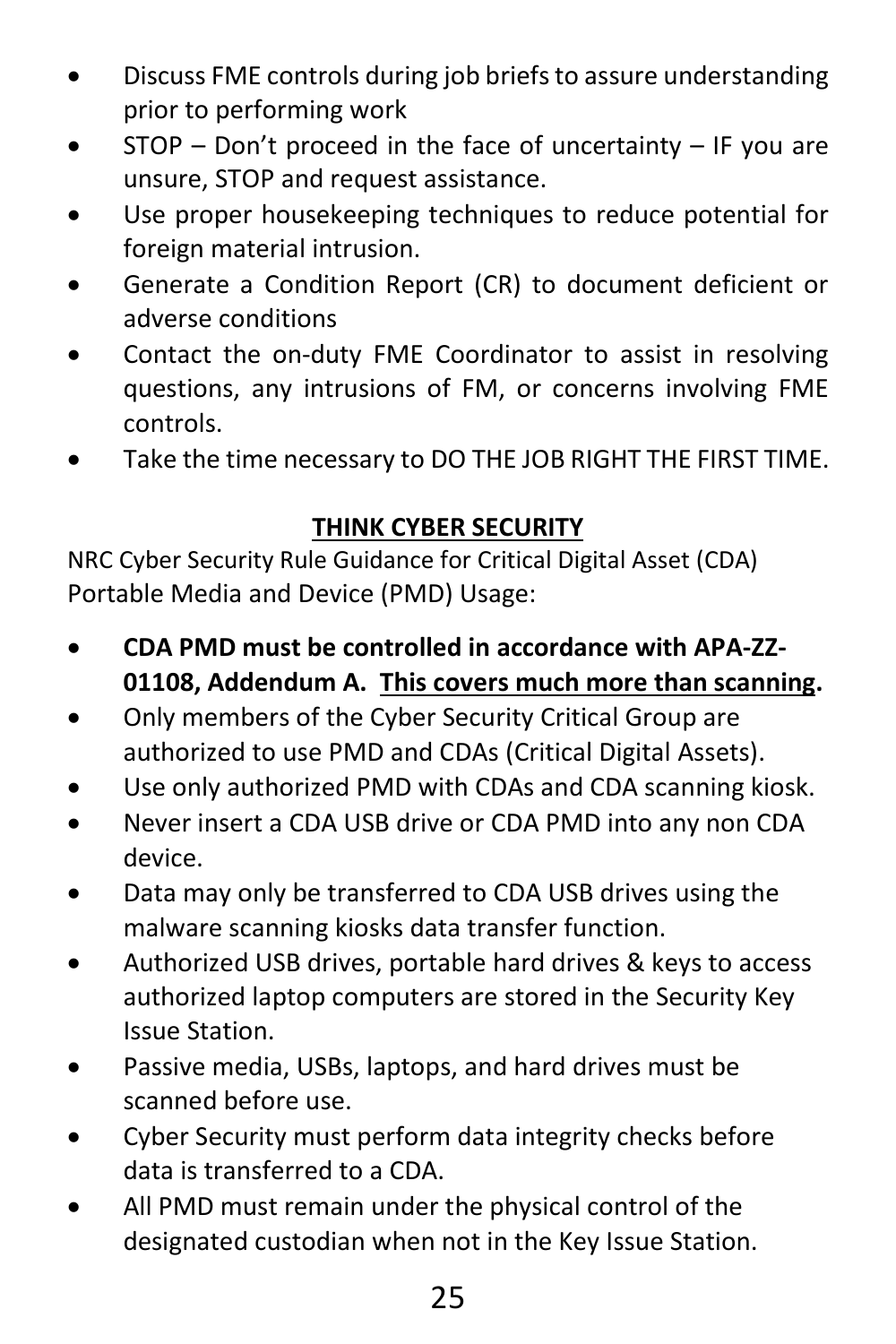• Cyber Security Critical Group qualification is required to remove port blocks and/or tamper seals.

#### **When working on CDAs, follow the requirements in EDP-ZZ-01108. To determine whether a device is a CDA:**

- Check the Callaway Critical Digital Asset (CDA) Identification List in the Document Room or Director.
- Check Location ID characteristics in Director or EMPRV.
- OR contact Cyber Security.

#### **If you observe anything suspicious related to a CDA, notify Cyber Security or the Security Shift Supervisor.**

#### **Security Reminders**

Security at Callaway is **everyone's** job. Security is part of our commitment to protect the health and safety of the public. At Callaway, we take this commitment very seriously both while on-line and during outages. To avoid work delays, security



considerations must be factored into job planning. If you are unsure of the security requirements required for a job: STOP, contact your supervisor or the Security Department. Thank you for your cooperation helping Callaway meet our security requirements!

#### **Important Security Reminders:**

- Security is the responsibility of everyone on the plant site.
- Due to the large volume of personnel and material that requires processing into the Protected Area, please limit the amount of items that you present for processing through the Main Access Facility (MAF). This will expedite the process for you and our co-workers. *Remember, any item brought into the Protected Area is subject to search*.
- Ensure to follow all directions from Security Force Personnel.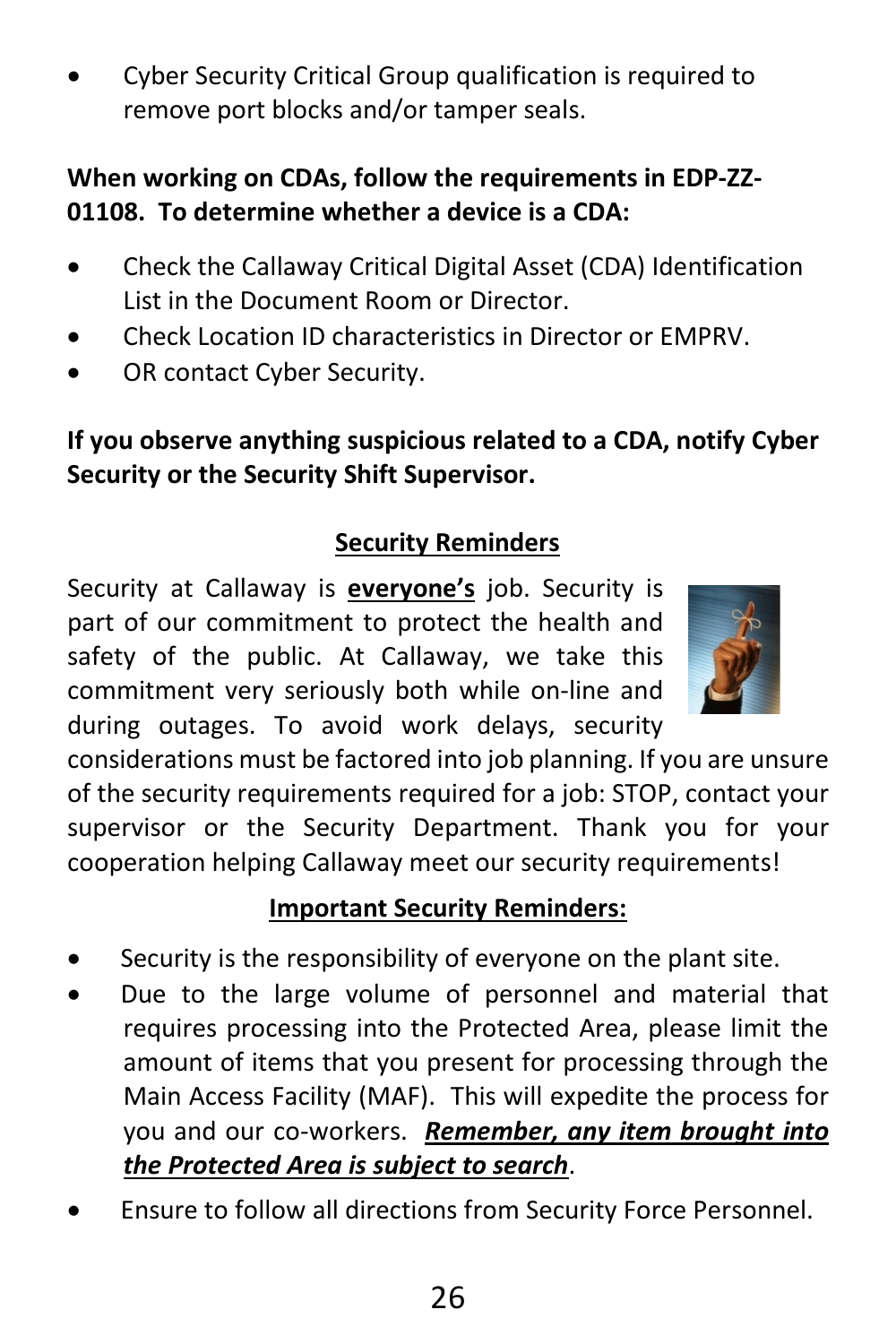- Ensure Security is notified of any work that may affect normal access routes, block gates/doors, breach fencing, requires security doors or barriers to be open, or lay down of materials that substantially block yard visibility.
- Badges must be worn at all times on a lanyard, facing out, between the waist and the neck, and on the outside of any outer garment. If job conditions prevent this, please refer to APA-ZZ-01105, Site Access or contact Security for an appropriate alternative.
- Report lost badges to Security **immediately** at (573)676-8774.
- Ensure doors are properly closed and secure after use.
- Where applicable, ensure you push the "Exit Button" before exiting card reader doors.
- When escorting, ensure you maintain visual contact of your visitor(s) at all times.
- Do not escort more than five visitors at a time.
- To prevent inadvertent "tailgating," ensure the green light illuminates on the card reader for **your** badge before entering any access control area.
- If you operate a vehicle inside the protected area, ensure ignition keys are not left unattended in the vehicle. Lanyards must be used to connect keys to your person when entering, driving and exiting the vehicle. Approved lanyards are available from Security.
- If a security door will not open, contact CAS/SAS at (573)676- 8774 or (573)676-8785.
- For other questions, contact Security CAS/SAS at (573)676- 8774 or (573)676-8785.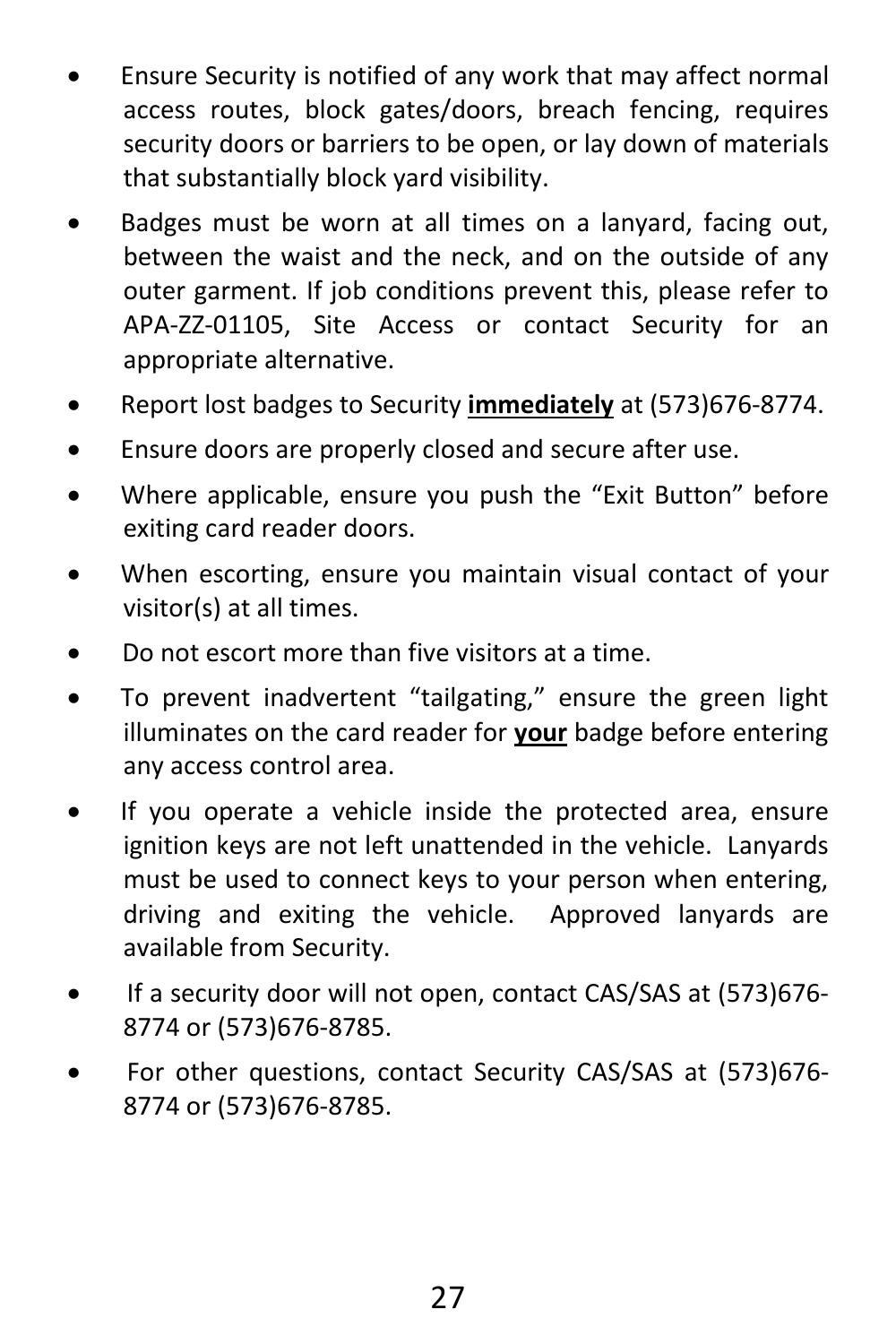# **NOTES**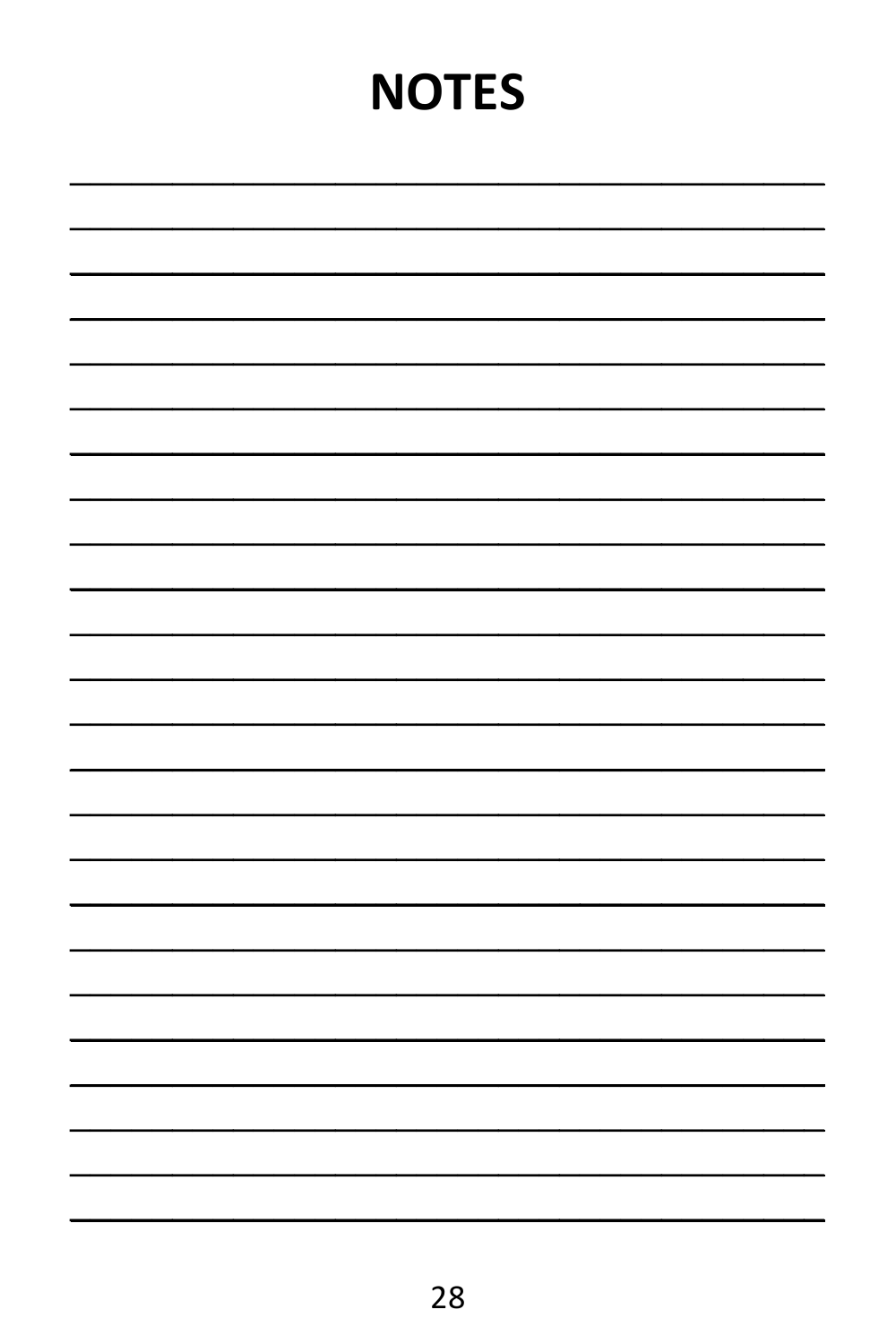# PHONETIC ALPHABET

| A                 | Alpha   | N | November |
|-------------------|---------|---|----------|
| B                 | Bravo   | O | Oscar    |
| $\mathcal{C}_{0}$ | Charlie | P | Papa     |
| D                 | Delta   | Q | Quebec   |
| E                 | Echo    | R | Romeo    |
| F                 | Foxtrot | S | Sierra   |
| G                 | Golf    | Τ | Tango    |
| H                 | Hotel   | U | Uniform  |
| I                 | India   | V | Victor   |
| J                 | Juliet  | W | Whiskey  |
| K                 | Kilo    | X | X-ray    |
| L.                | Lima    | У | Yankee   |
| Μ                 | Mike    | Ζ | Zulu     |